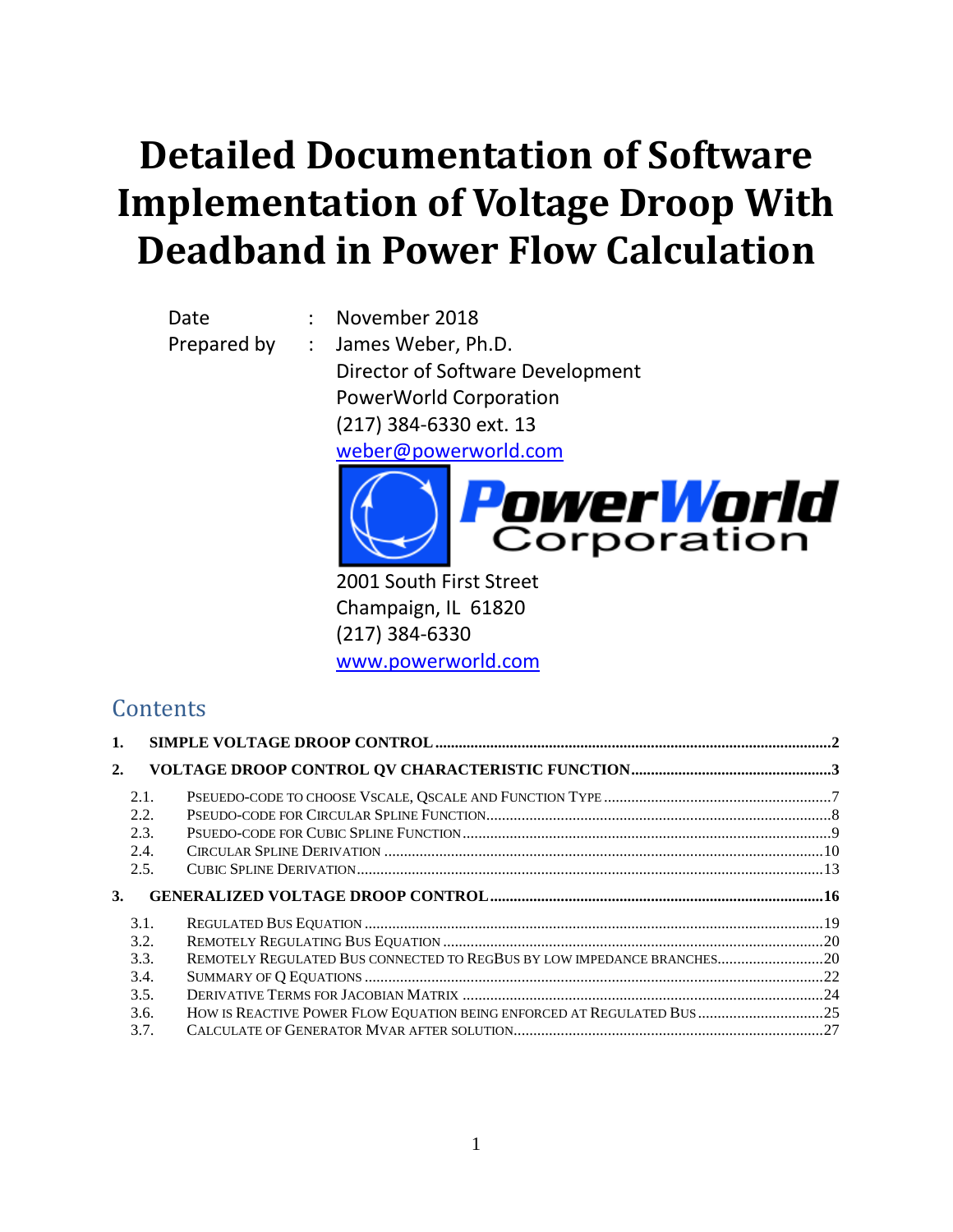### <span id="page-1-0"></span>**1. Simple Voltage Droop Control**



It is common for wind and solar plants to be modeled as a generator (bus 2 above) connected to an equivalent step-up transformer (bus  $2 - 3$ ), in series with an equivalent feeder (bus  $3 - 4$ ) and then a substation transformer (bus  $4 - 1$ ). One could imagine the generators connected at 0.5 kV, a 13.8 kV feeder, and then a 13.8 to 115 kV transformer at the point of interconnection. In this configuration, the plants are often not configured with a traditional "voltage setpoint", but instead follow a voltage droop control with control centered at the point of interconnection. The voltage droop control is then specified by the user to follow a QV characteristic curve which is a function of the RegBus voltage  $V_{req}$  and the purpose of the curve is to enforce that the total reactive flow going into the RegBus from the respective VoltageDroopControl is equal to this value. The curve will have the following shape and is discussed in more detail later.

To model this in a set of power flow equations, we must introduce a new type of equation. The equations at bus 1, 3, and 4 would remain the same with typical Q equations that take the summation of reactive flows going into the bus and sum them to zero. The equation at bus 2 however is replaced by a new equation that specifies that the flow on the branch arriving bus 1 from bus 4 is equal to the QV-characteristic function.



 $Q_{branch}(V_1, Angle_1, V_4, Angle_4) - Q_{\nu}(V_1) = 0$ 

There are several wrinkles to this concept though that complicate the numerical implemention of these equations in the power flow.

- 1. The function  $Q_{\nu}(V_1)$  is continuous, but the *derivative* of this function is discontinuous. Discontinuous derivatives introduce numerical difficulties that are address by smoothing this function at the corners. This is described in great detail in the next section.
- 2. Multiple generator buses can act together to perform this VoltageDroopControl. They coordinate their control in the same way that remote voltage regulation sharing is done for voltage control
- 3. Multiple VoltageDroopControl functions can be applied to the same regulated bus with different sets of generators belonging to each VoltageDroopControl equation
- 4. Care must be taken when the regulated bus is connected by very low impedance branches. This can create numerical troubles in the solution which must be taken into account.

A completely generalized Voltage Droop Control is described in a subsequent section that handles the wrinkles 2, 3, and 4 above.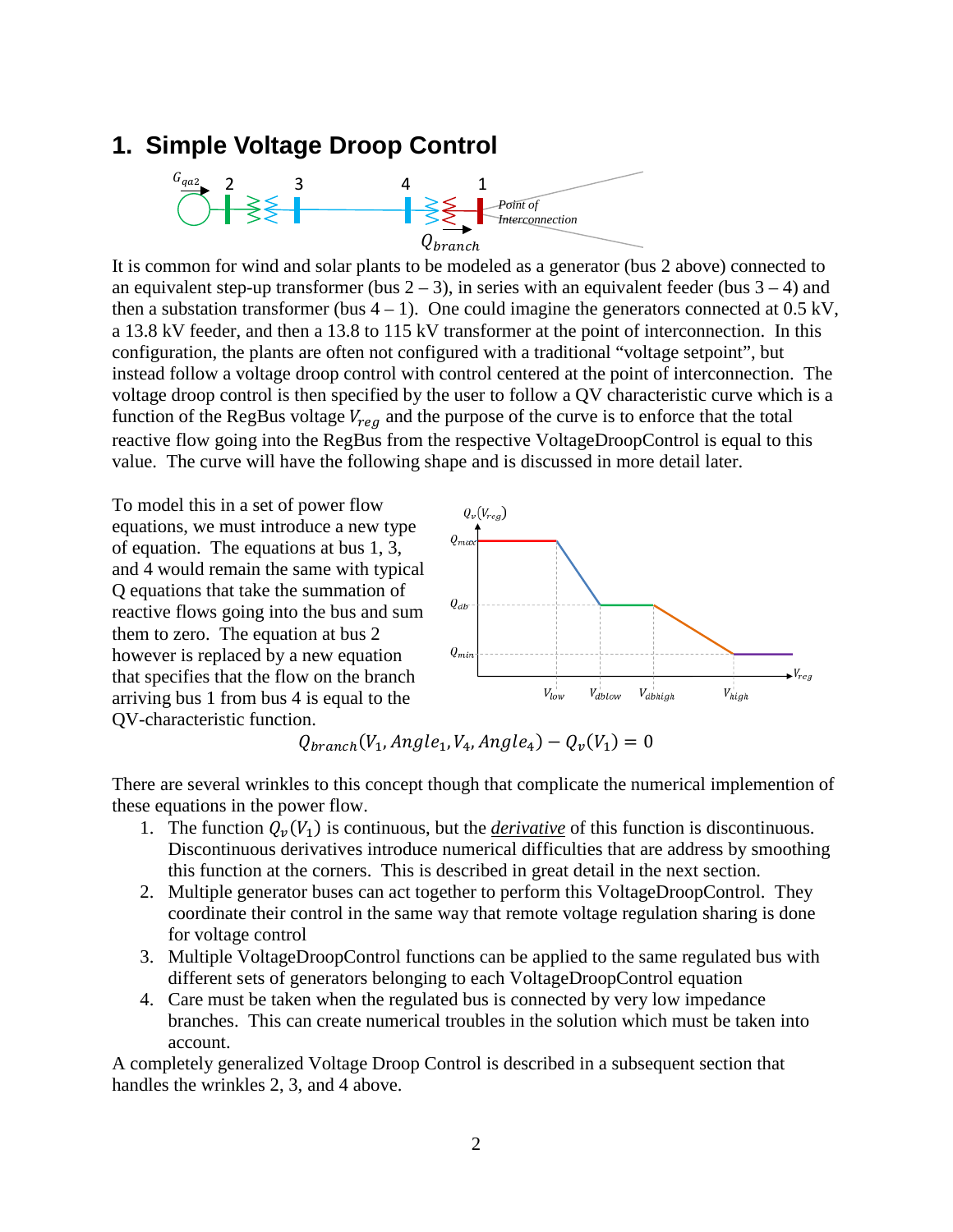# <span id="page-2-0"></span>**2. Voltage Droop Control QV characteristic function**

The voltage droop control QV characteristic functions are defined with 7 input variables. There is a deadband region between  $V_{dblow}$  and  $V_{dblain}$  in which the reactive output is  $Q_{db}$ . Below this deadband the reactive power linearly increases up to  $Q_{max}$  at a voltage of  $V_{low}$  and above the deadband the reactive power linearly decreases down to  $Q_{min}$  at a voltage of  $V_{high}$ .



Within PowerWorld Simulator, we constrain this function with a voltage tolerance (Tol) and also the relationship of reactive values using the following code which ensures that the curve is a nonincreasing function of voltage, and also that it is not too steep a derivative!

```
// Enforce voltage thresholds that are too close to one another
If (Vdbhigh - Vdblow) < Tol then
   VdbhighUsed = (Vdbhigh+Vdblow)/2
   VdblowUsed = (Vdbhigh+Vdblow)/2
Else
   VdbhighUsed = Vdbhigh
   VdblowUsed = Vdblow
EndIf
If (VdblowUsed – Vlow) < Tol then VlowUsed = VdblowUsed – Tol
Else VlowUsed = Vlow
If (Vhigh – VdbhighUsed) < Tol then VhighUsed = VdbhighUsed + Tol
Else VhighUsed = Vhigh
// Enforce decreasing relationship between reactive powers
If Qmax < Qdb then QmaxUsed = Qdb
Else QmaxUsed = Qmax
If Qmin > Qdb then QminUsed = Qdb
Else QminUsed = Qmin
// The next code ensures that the slope isn't too large
// PowerWorld internally has a tolerance ZBRThres which is 0.0002 by 
// default how voltage control works around branches with X below this // This 
is similar situation in which we want slope to not be too large
MaxSlope := 1/ZBRThreshold;
dQdV := (QmaxUsed - Qdb)/(VdbLowUsed - VlowUsed);
if dQdV > MaxSlope/Sbase then 
   VlowUsed := VdbLowUsed – Sbase/MaxSlope*(QmaxUsed - Qdb);
dQdV := (QminUsed - Qdb)/(VdbhighUsed - VhighUsed);
if dQdV > MaxSlope/Sbase then 
  VhighUsed := VdbhighUsed - Sbase/MaxSlope*(QminUsed - Qdb);
```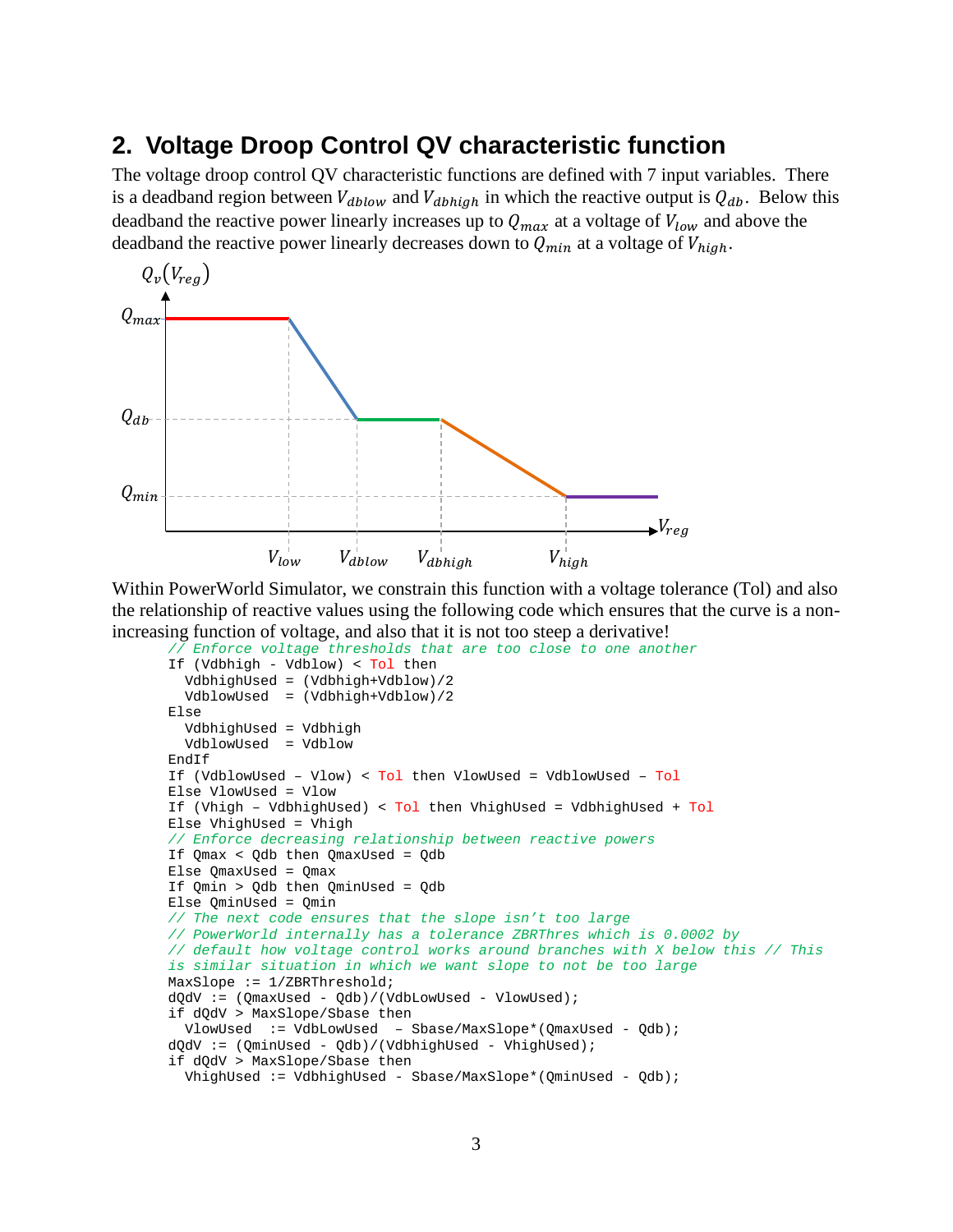Another problem with this function is that the transition points between sections of the curve introduce a non-continous derivative for  $\frac{dQ_v}{dVreg}$  which will create a problem in the iterative solution of the power flow equations.



These types of edge points are not a problem in transient stability simulation which include curves like this because at each time point we simply evaluate the functions and use them to feed into integrator blocks which smooth out the system response. In the power flow equations however we are strictly enforcing all these equations simultaneously, so a discontuous derivative like this will create a numerical problem in our solution algorithms.

To overcome this problem, we will modify our QV curve slightly by introducing a cubic spline to smooth out these points. Thus the QV characteristic will instead look as below with the corners "rounded" off a bit.



This will result in the  $\frac{dQ_v}{dVreg}$  cruve which has a region around each corner where the derivative transitions between the values. This is depicted in the next picture.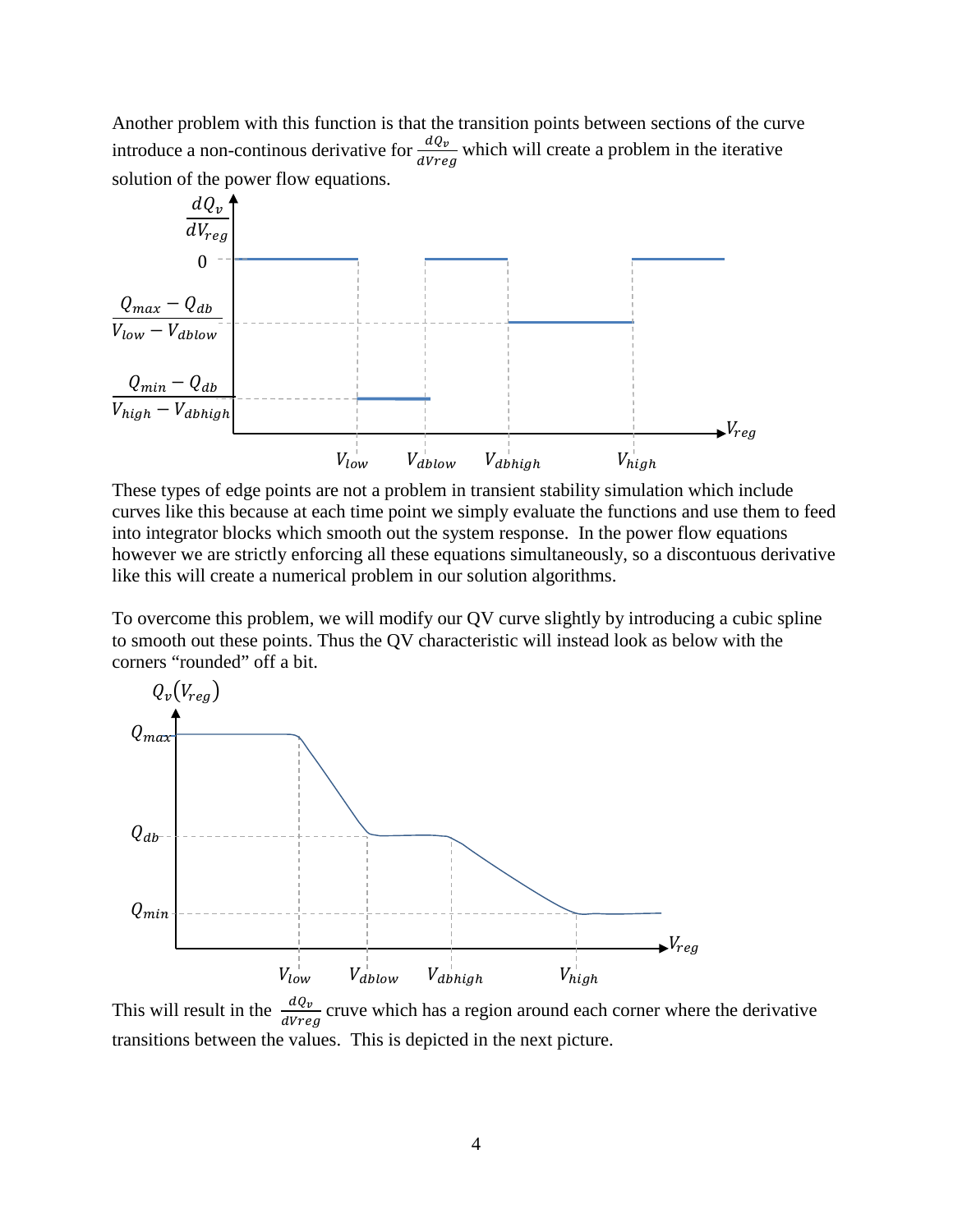

The way we will determine this width of this transition region is as follows. For 2 line segments in our QV characteristics we will fine a point on either side of the corner point and then define a spline function that represents the curve between these two points which smooths out the transition and matches both value and derivative at point A and B.



To derive these points and define a function, we first define a scaling for the Voltage and Reactive Power around this corner as described in the next image.

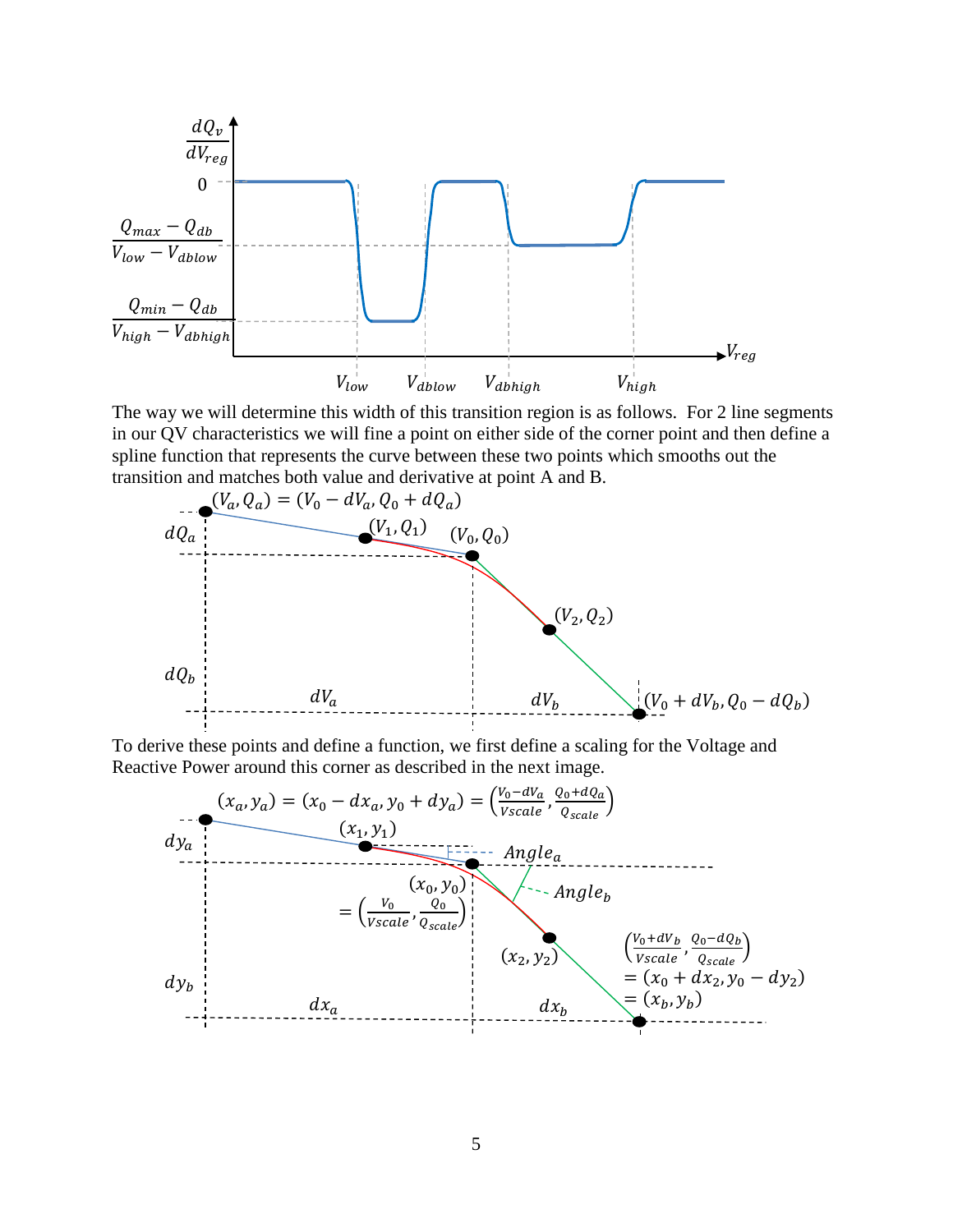The scaling in the voltage axis is based on 10% of the minimum change in voltage across the two line segments, but no smaller than a minimum tolerance  $V_{scalemin} = 0.001$ . The scaling on the Q axis is 10% of the total change across both line segments, but no smaller than a minimum tolerance  $Q_{scalar} = MVA$  Convergence Tolerance. In addition, we want points  $(x_1, y_1)$  and  $(x_2, y_2)$  to be a distance of 1.0 away from the corner point  $(x_0, y_0)$  in the scaled coordinates, but not more than 50% of the way down their respective line segments. To make sure they are not 50% of the way, a restriction in the choice of scaling is made such that the length of both line segments in the scaled coordinates is at least 2.0.

Finally, we will use the geometry in the scaled coordinates to choose a function type between points  $(x_1, y_1)$  and  $(x_2, y_2)$ . If the angle difference (calculated in the scaled coordinates) between the two line segments is less than 12 degrees (pi/15 radians), then instead of using a circlular spline we will switch to a cubic spline. This is done because as the angle difference gets smaller, the circular function results in a circle with an extremely large radius. Doing a little geometry you will find that that  $R = \frac{1}{\arctan(\frac{abs(Angle1 - Angle2)}{2})}$ . At angle difference 12 degrees this gives  $R = 9.58$ .

When using a circular spline, the function will following the circle equation of

$$
\left(\frac{V_{pu}}{V_{scale}} - x_c\right)^2 + \left(\frac{Q_{pu}}{Q_{scale}} - y_c\right)^2 = R^2
$$

Solving this for  $Q_{pu}$  as a function of  $V_{pu}$  gives

$$
Q_{pu} = Q_{scale} \left[ y_c \pm \sqrt{R^2 - \left(\frac{V_{pu}}{V_{scale}} - x_c\right)^2} \right]
$$

The  $\pm$  sign convention will depend on the relationship between the slopes of the lines. This will be discussed in another section. But generally we will write our equation by adding another parameter *Sign* instead as follows.

$$
Q_{pu} = Q_{scale} \left[ y_c + Sign \sqrt{R^2 - \left( \frac{V_{pu}}{V_{scale}} - x_c \right)^2} \right]
$$

The derivative of this function is then given as

$$
\frac{dQ_{pu}}{dV_{pu}} = \frac{Q_{scale}}{V_{scale}} \left[ \frac{Sign\left(\frac{V_{pu}}{V_{scale}} - x_c\right)}{\sqrt{R^2 - \left(\frac{V_{pu}}{V_{scale}} - x_c\right)^2}} \right]
$$

When using a cubic spline, we will use a function

$$
Q_{pu} = Q_{scale} \left[ a + b \left( \frac{V_{pu}}{V_{scale}} - x_{shift} \right) + c \left( \frac{V_{pu}}{V_{scale}} - x_{shift} \right)^2 + d \left( \frac{V_{pu}}{V_{scale}} - x_{shift} \right)^3 \right]
$$

The derivative of this function will be

$$
Q_{pu} = \frac{Q_{scale}}{V_{Scale}} \bigg[ b + 2c \left( \frac{V_{pu}}{V_{scale}} - x_{shift} \right) + 3d \left( \frac{V_{pu}}{V_{scale}} - x_{shift} \right)^2 \bigg]
$$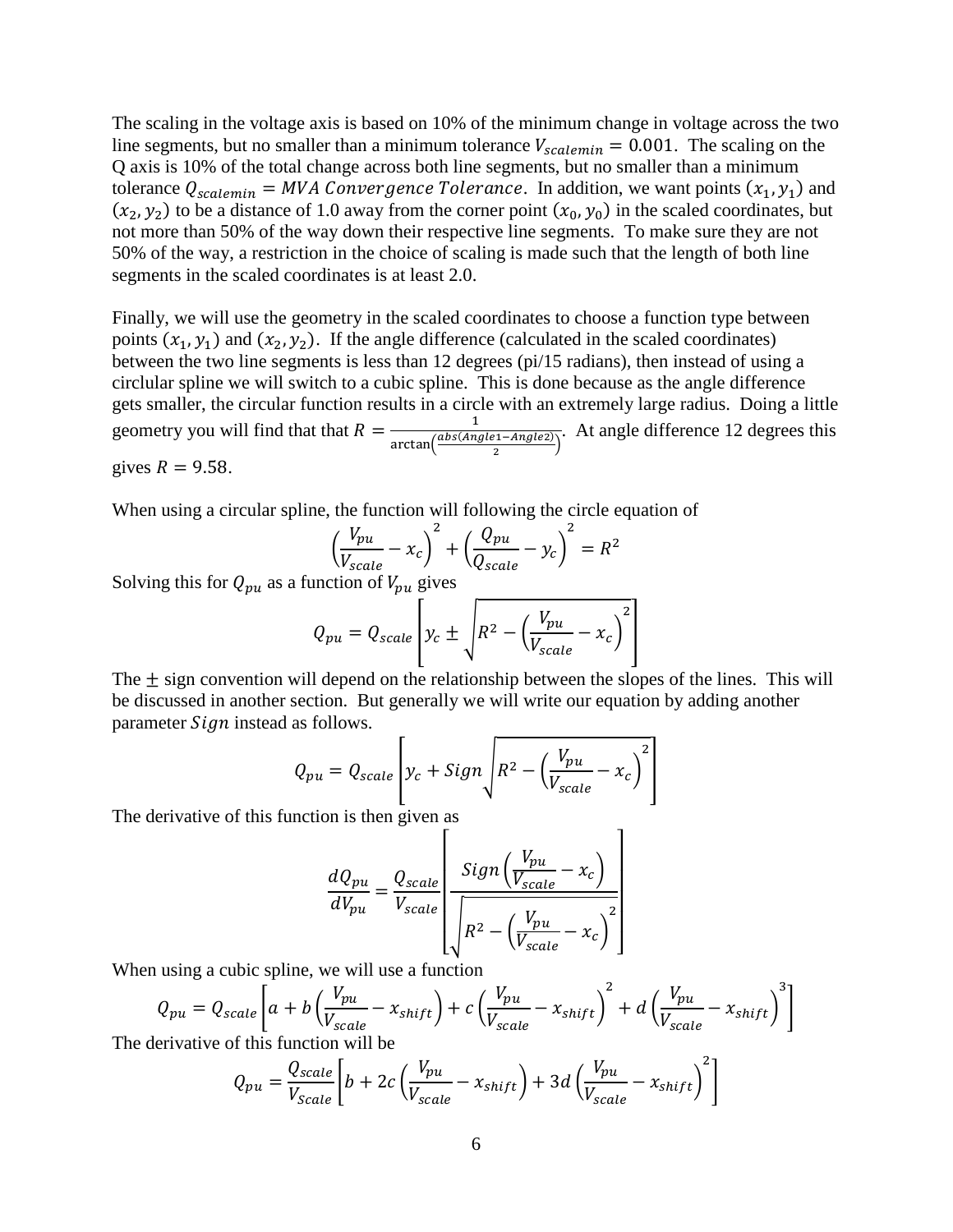### <span id="page-6-0"></span>*2.1. Pseuedo-code to choose Vscale, Qscale and Function Type*

```
Input to Psuedo-Code for building corner function
      Va, V0, Vb 
      Qa, Q0, Qb
Output of this code will be
      x1, x0, x2, y1, y0, y2 : values in in scaled coordinates 
      Vscale, Qscale : scaling for V and Q axis<br>
SplineFunction : either circle or cubic
                             : either circle or cubic
Function
     dVa = V0-VadVb = Vb-V0dOa = Oa-OOdQb = Q0-Qbif abs(dVa) < abs(dVb) then Vscale = 0.10*abs(dVa)
     else Vscale = 0.10*abs(dVb)if Vscale < 0.001 then Vscale = 0.001Qscale := 0.10*(abs(dQa) + abs(dQb))if Qscale < MVATolerance then Qscale = MVATolerance
      dya = dQa/Qscale
      dyb = dQb/Qscale
      dxa = dVa/Vscale
      dxb = dVb/Vscale
      da = sqrt( sqr(dxa) + sqr(dya) )
      db = sqrt( sqrt(dxb) + sqrt(dyb) )if da < db then dMin := da
      else dMin := db;
      // We need the length in the transformed coordinates to be > 2.0
      // otherwise point 1 or 2 will be more than 50% down segment
      if dMin < 2 then begin
        Qscale = Qscale * dMin/2 Vscale = Vscale * dMin/2
         da = da * 2/dMin
        db = db * 2/dMin dxa = dxa * 2/dMin
         dya = dya * 2/dMin
        dxb = dxb * 2/dMindyb = dyb * 2/dMinend;
      PercA = 1/daPercB = 1/dbx0 = Q0/O scaley0 = V0/Vscale
      x1 = x0 - dxa*PercAy1 = y0 – dya*PercA
     x2 = x0 + dxb*PercB
     y2 = y0 + dyb*PercBAngleA = arctan2(dya, dxa)
      AngleB = arctan2(dyb, dxb)if abs(AngleB - AngleA) > pi/15 // at 12 degrees, switch
      then SplineType = Circle Equation // use a circle spline
      else SplineType = Cubic Equation // use a cubic spline
```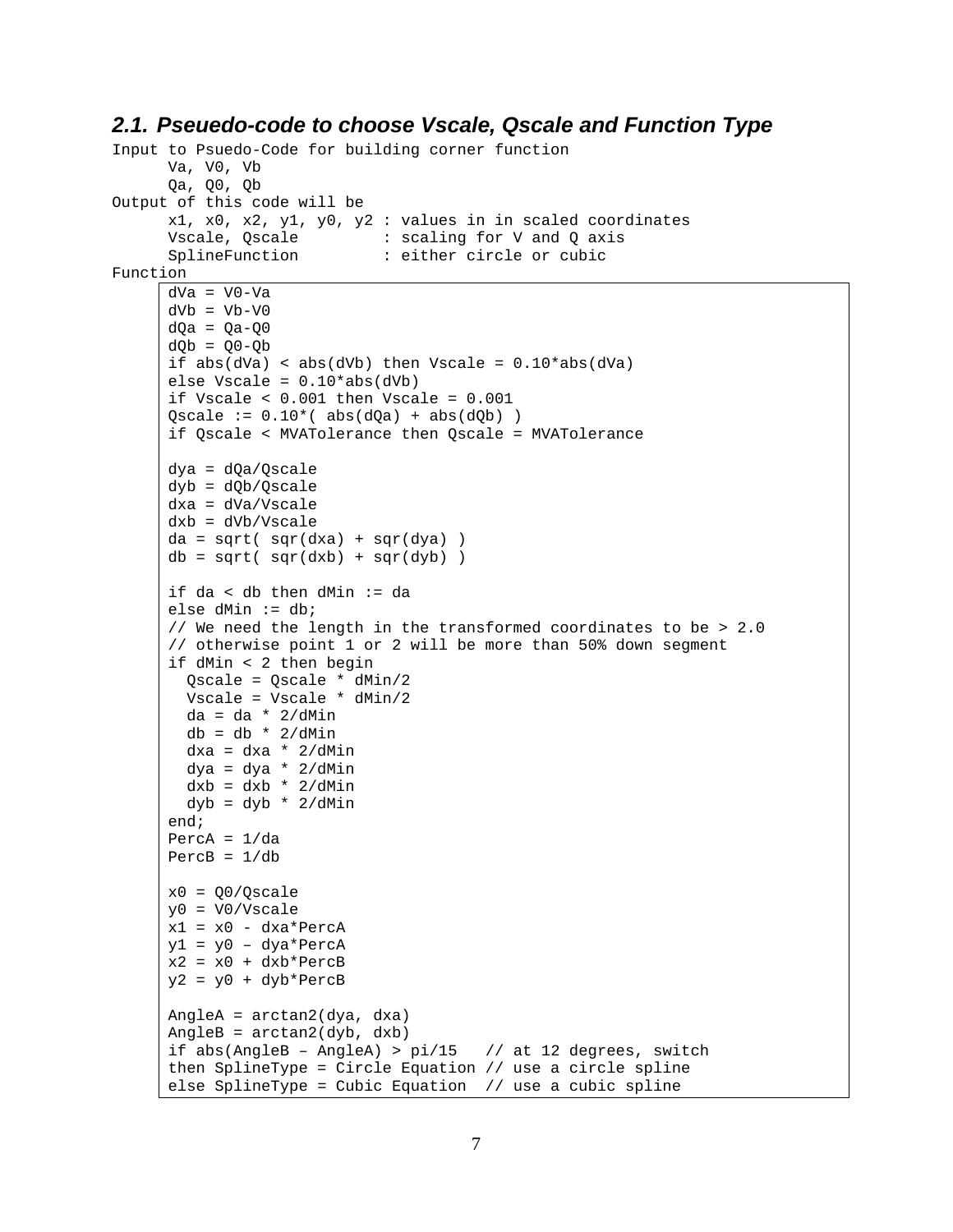### <span id="page-7-0"></span>*2.2. Pseudo-code for Circular Spline Function*

```
Input to Psuedo-Code for building corner function
       theQscale, theVscale : store scaling
      x1, x0, x2, y1, y0, y2 : values in in scaled coordinates
Create an object with the following parameters to represent the Circle<br>Oscale, Vscale : store scaling
                          : store scaling
       xc, yc, R2, Sign : values describe the circle in scaled coordinates
       constructor TSplineSegmentCircle.CreateCurve(theVscale, theQscale, x1, y1, x0, y0, x2, y2
       : double)
      Var m1, m2 : double
      begin
         Qscale = theQscale
         Vscale = theVscale
        if y0 = y1 then begin // 1-----0<br>xc = x1 //
          xc = x1 //<br>
yc = y2 - (x0-x2)/(y0-y2)*(x1-x2) //
          yc = y2 - (x0-x2)/(y0-y2)*(x1-x2) //<br>R2 = sqr(v1-vc) //
          R2 = \text{sqr}(y1-yc) //<br>Sign = +1 //
          Sign = +1 end
        else if y0 = y2 then begin // 1<br>xc = x2 //
       xc = x2 // \
       yc = y1 - (x0-x1)/(y0-y1)*(x2-x1) // \
          R2 = \text{sqr}(y2-yc) // \<br>Sign = -1 // 0------2
          Sign = -1 end
        else if x0 = x1 then begin // 1<br>
vc = v1 // |
          yc = y1 // |<br>xc = x2 - (y0-y2)/(x0-x2)*(y1-y2) // |
          xc = x2 - (y0-y2)/(x0-x2)*(y1-y2) // |<br>R2 = sqr(x1-xc) // 0----
          R2 = \text{sqrt}(x1-xc) // 0----<br>Sign = -1 // \-----2
          Sign = -1 end
        else if x0 = x2 then begin <br>
yc = y2 // 1---0yc = y2 // \qquad \qquad // \qquad \qquadxc = x1 - (y0-y1)/(x0-x1)*(y2-y1) //
          R2 = \text{sqr}(x2-xc) // \mid<br>Sim = +1 // 2
          Sign = +1 end
         else begin
         ml = (y0-y1)/(x0-x1)m2 = (y0-y2)/(x0-x2)xc = (m1*(m2*y2 + x2) - m2*(m1*y1 + x1))/(m1-m2)yc = ((m1*y1 + x1) - (m2*y2 + x2))/(m1-m2)R2 = \text{sqrt}(x1-xc) + \text{sqrt}(y1-yc) if m1 < m2 then Sign = -1 
           else Sign = +1
          end
       end
```
Once the circular spline object is created functions for Output and Derivative would be written with the following pseudo-code.

```
Function TSplineSegmentCircle.Output(x : double) : double
begin
  x = x/Vscaleresult = R2 - \sqrt{sqrt(x - xc)};
 if result > 0 then result = yc + sign * sqrt( result) else result = yc // function should never be used in this range!
  result := result*Qscale
end;
function TSplineSegmentCircle.Derivative(x : double) : double
begin
  x = x/Vscale
 result = R2 - \sqrt{s} - xc)
  if result > 0 then result = -Sign*(x - xc)/sqrt result )
 else result = -1E6;
   result = result*Qscale/Vscale
end;
```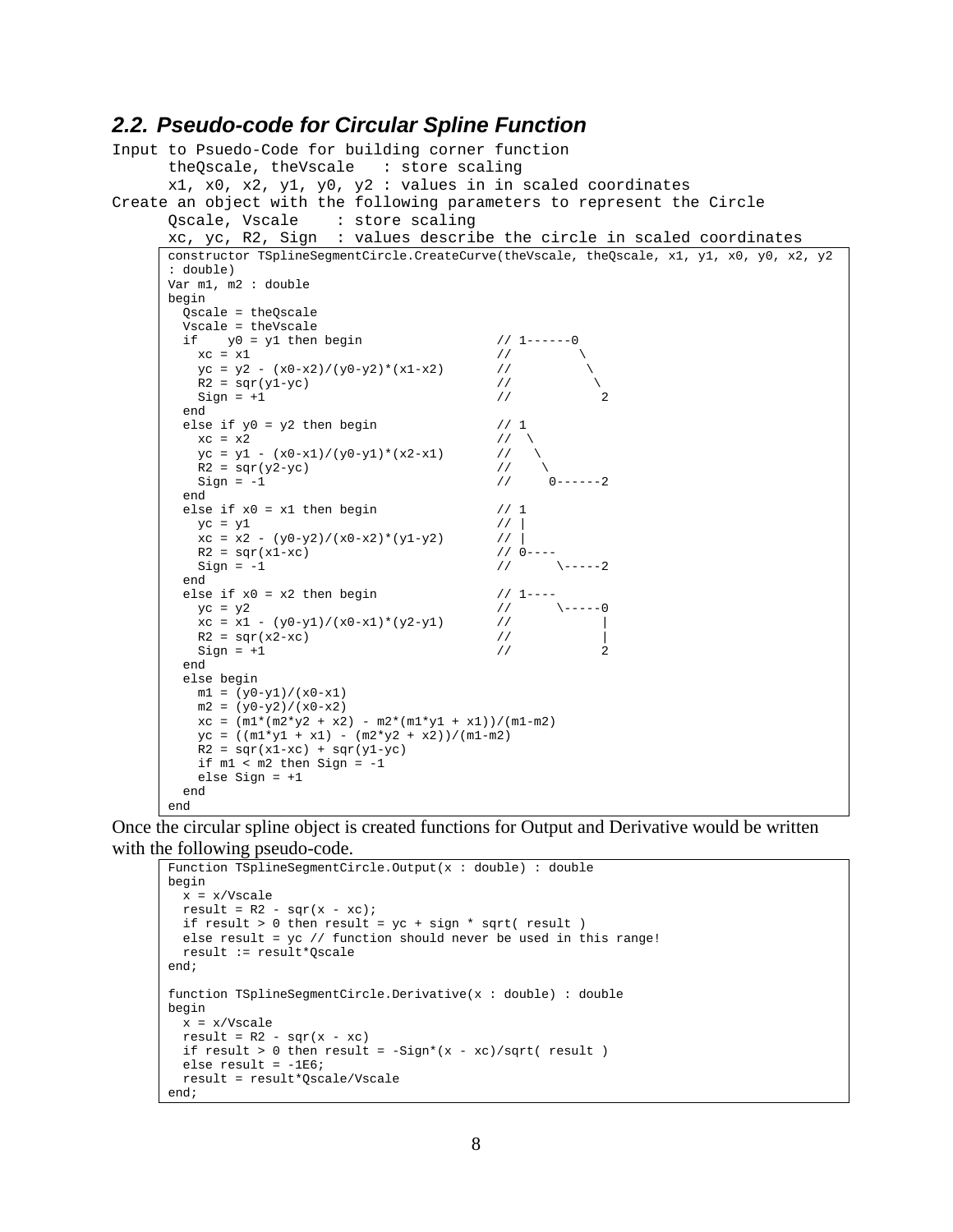### <span id="page-8-0"></span>*2.3. Psuedo-code for Cubic Spline Function*

```
Input to Psuedo-Code for building corner function
       theQscale, theVscale : store scaling
       x1, x0, x2, y1, y0, y2 : values in in scaled coordinates
Create an object with the following parameters to represent Cubic function<br>Oscale, Vscale : store scaling
                            : store scaling
       Xshift, A, B, C, D : values describe the cubic in scaled coordinates
       constructor TSplineSegmentCubic.CreateCurve(theVscale, theQscale, x1, y1, x0, y0, x2, y2 
       : double)
       local variables
           at, bt, ct, dt : double
           m1, m2, x12 : double
          m1_mm2, m1_pm2, x1_mx2, y1_my2 : double
       begin
         Vscale := theVscale
         Qscale := theQscale
         Xshift = x1
        x0 = x0 - XShiftx1 = x1 - xShiftx2 = x2 - XShift // calculation assumes that the x values are increasing x1 < x0 < x2
        ml = (y0-y1)/(x0-x1)m2 = (y0-y2)/(x0-x2)m1 p m2 = m1 + m2m1_m^2 = m1 - m2x1_m_x2 = x1 - x2y1_m_y2 = y1 - y2 // Calculate values on shifted coordinates around [(x1+x2)/2, y1]
         at = (y1+y2)/2 - (x1_m_x2)*(m1_m_m2)/8bt = 3/2*(y1_m_y2)/(x1_m_x2) - (m1_p_m2)/4ct = 1/2*(m1_m_m2)/(x1_m_x2)dt = (m1 p m2)/sqrt(x1 m x2) - 2*(y1 m y2)/((x1 m x2)*sqrt(x1 m x2)) // shift back to the coordinates of centered around original x1, y1
        x12 = (x1+x2)/2A = at - bt*x12 + ct*sqrt(x12) - dt*x12*sqrt(x12)B = bt - 2*ct*x12 + 3*dt*sqrt(x12)C = ct - 3 * dt * x12D = dtend
```
One the cubic spline object is created functions for Output and Derivative would be written with the following pseudo-code.

```
function TSplineSegmentCubic.Output(X : double) : double
begin
  X = X/Vscale-XShift
  result = A + B*X + C*sqrt(X) + D*X*sqrt(X) result = Qscale*result
end
function TSplineSegmentCubic.Derivative(X : double) : double
begin
 X = X/Vscale - XShiftresult = B + 2*C*X + 3*D*Sqr(X) result = Qscale/Vscale*result
end
```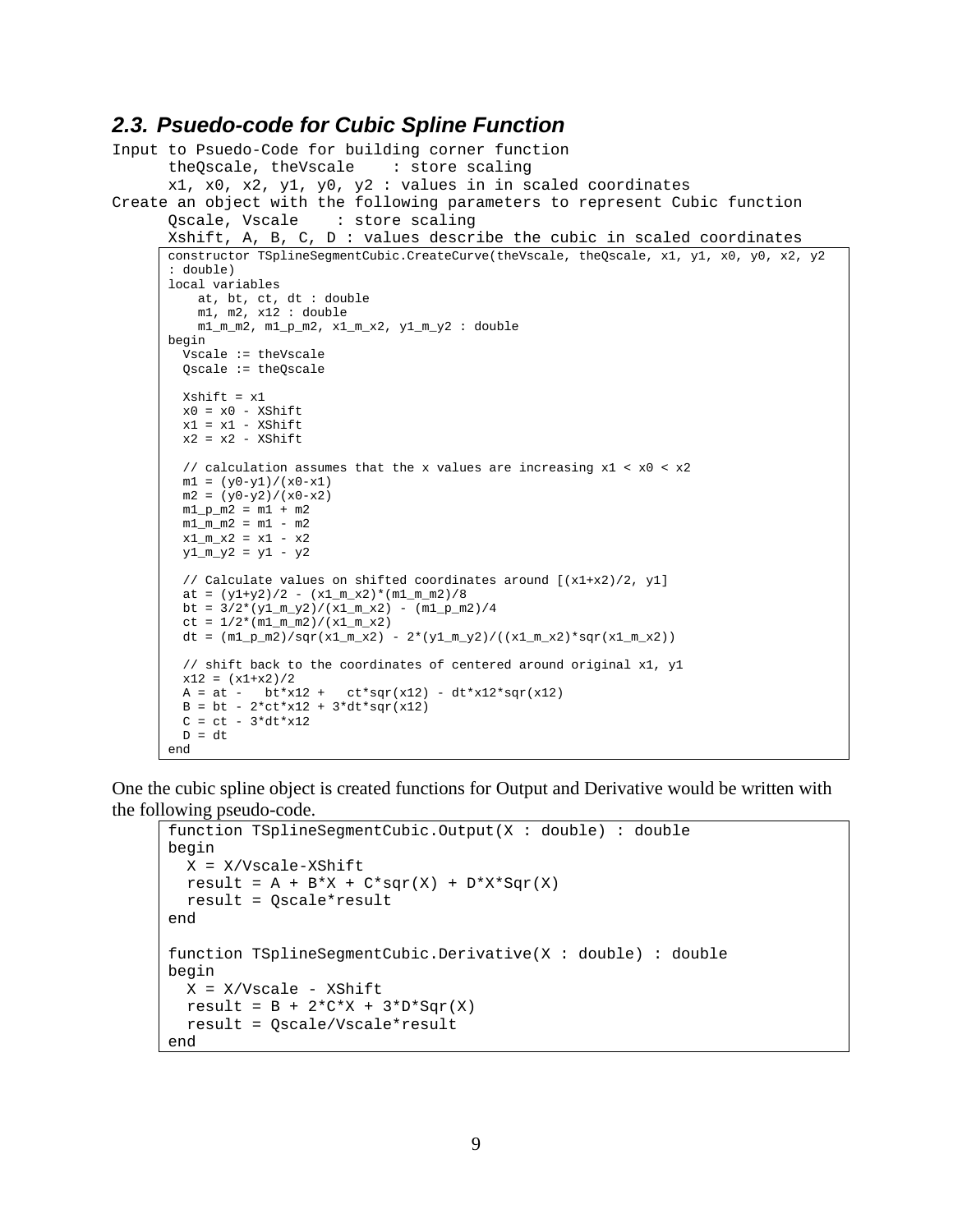### <span id="page-9-0"></span>*2.4. Circular Spline Derivation*

We will have two possible circular splines depending on whether the first slope is larger or smaller than the second slope.

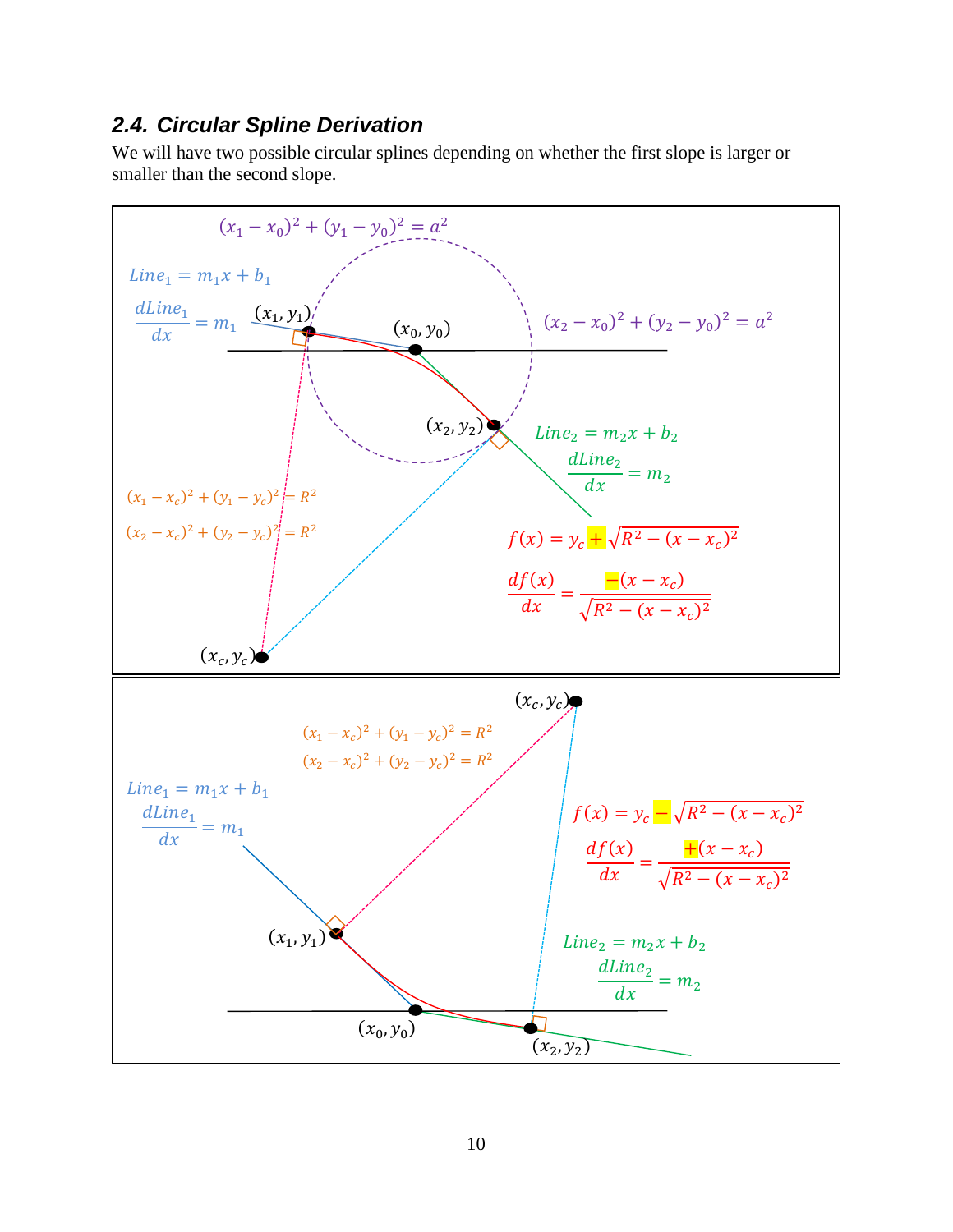Given these constraints that points 1 and 2 are equidistant from point 0, we can calculate the spline as follows.

Define the following slopes:  $m_1 = \frac{y_0 - y_1}{x_0 - x_1}$  and  $m_2 = \frac{y_0 - y_2}{x_0 - x_2}$ .  $0-x_1$   $x_0-x_2$ We must solve for the intersection of the lines going toward  $(x_c, y_c)$ . The equation of the line from  $(x_c, y_c)$  to  $(x_1, y_1)$  is  $y = y_1 - \frac{x - x_1}{m_1}$ . The equation of the line from  $(x_c, y_c)$  to  $(x_2, y_2)$  is  $y = y_2 - \frac{x - x_2}{m_2}$ . This means that  $y_c = y_1 - \frac{x_c - x_1}{m_1}$  and  $y_c = y_2 - \frac{x_c - x_2}{m_2}$ . Equate these and get  $y_1 - \frac{x_c - x_1}{m_1} = y_2 - \frac{x_c - x_2}{m_2}$ <br>+  $\frac{x_c - x_2}{m_2} - \frac{x_c - x_1}{m_1} = +y_2 - y_1$  $m_2$   $m_1$  $rac{x_c}{m_2} - \frac{x_c}{m_1} = +y_2 - y_1 + \frac{x_2}{m_2} - \frac{x_1}{m_1}$  $x_c \left( \frac{1}{m_2} - \frac{1}{m_1} \right) = +y_2 - y_1 + \frac{x_2}{m_2} - \frac{x_1}{m_1}$  $x_c = \frac{+y_2-y_1+\frac{x_2}{m_2}-\frac{x_1}{m_1}}{\frac{1}{m_1}-\frac{1}{m_1}}$  $\frac{n_1}{1}$   $\frac{n_2}{1}$  $x_c = \frac{\frac{1}{m_2} - \frac{1}{m_1}}{x_c = \frac{+m_2 m_1 y_2 - m_2 m_1 y_1 + m_1 x_2 - m_2 x_1}{m_1 - m_2}}$  $x_c = \frac{m_1(x_2 + m_2y_2) - m_2(x_1 + m_1y_1)}{m_1 - m_2}$  $m_1 - m_2$ 

With this value of  $x_c$ , substitude back into one of  $y_c$  equations to solve for  $y_c$ .

$$
y_c = y_1 - \frac{\left(\frac{+y_2 - y_1 + \frac{x_2}{m_2} - \frac{x_1}{m_1}}{m_2 - \frac{1}{m_1}}\right) - x_1}{m_1}
$$
  
\n
$$
y_c = y_1 - \frac{\left[\frac{+y_2 - y_1 + \frac{x_2}{m_2} - \frac{x_1}{m_1}}{m_2 - \frac{1}{m_1}}\right]}{\left(\frac{1}{m_2} - \frac{1}{m_1}\right)m_1} - \frac{x_1}{m_1}\left(\frac{1}{m_2 - \frac{1}{m_1}}\right)}
$$
  
\n
$$
y_c = y_1 - \frac{\left[\frac{+y_2 - y_1 + \frac{x_2}{m_2} - \frac{x_1}{m_1}}{m_1\left(\frac{1}{m_2} - \frac{1}{m_1}\right)}\right]}{\left(\frac{1}{m_2} - \frac{1}{m_1}\right)} - \frac{x_1\left(\frac{1}{m_2} - \frac{1}{m_1}\right)}{m_1\left(\frac{1}{m_2} - \frac{1}{m_1}\right)}
$$
  
\n
$$
y_c = y_1 - \frac{\left[\frac{+y_2 - y_1 + \frac{x_2 - x_1}{m_2} - \frac{x_1 - x_1}{m_1}}{m_2}\right]}{\left(\frac{m_1 - m_2}{m_2}\right)}
$$
  
\n
$$
y_c = \frac{y_1(m_1 - m_2)}{m_1 - m_2} - \frac{\left[\frac{m_2(+y_2 - y_1) + x_2 - x_1}{m_1 - m_2}\right]}{\left(\frac{m_1 - m_2}{m_1 - m_2}\right)}
$$
  
\n
$$
y_c = \frac{m_1 y_1 - m_2 y_1 - m_2 y_2 + m_2 y_1 - x_2 + x_1}{m_1 - m_2}
$$
  
\n
$$
y_c = \frac{\left(\frac{+x_1 + m_1 y_1}{m_1 - m_2}\right)}{\left(\frac{+x_1 + m_1 y_1}{m_1 - m_2}\right)}
$$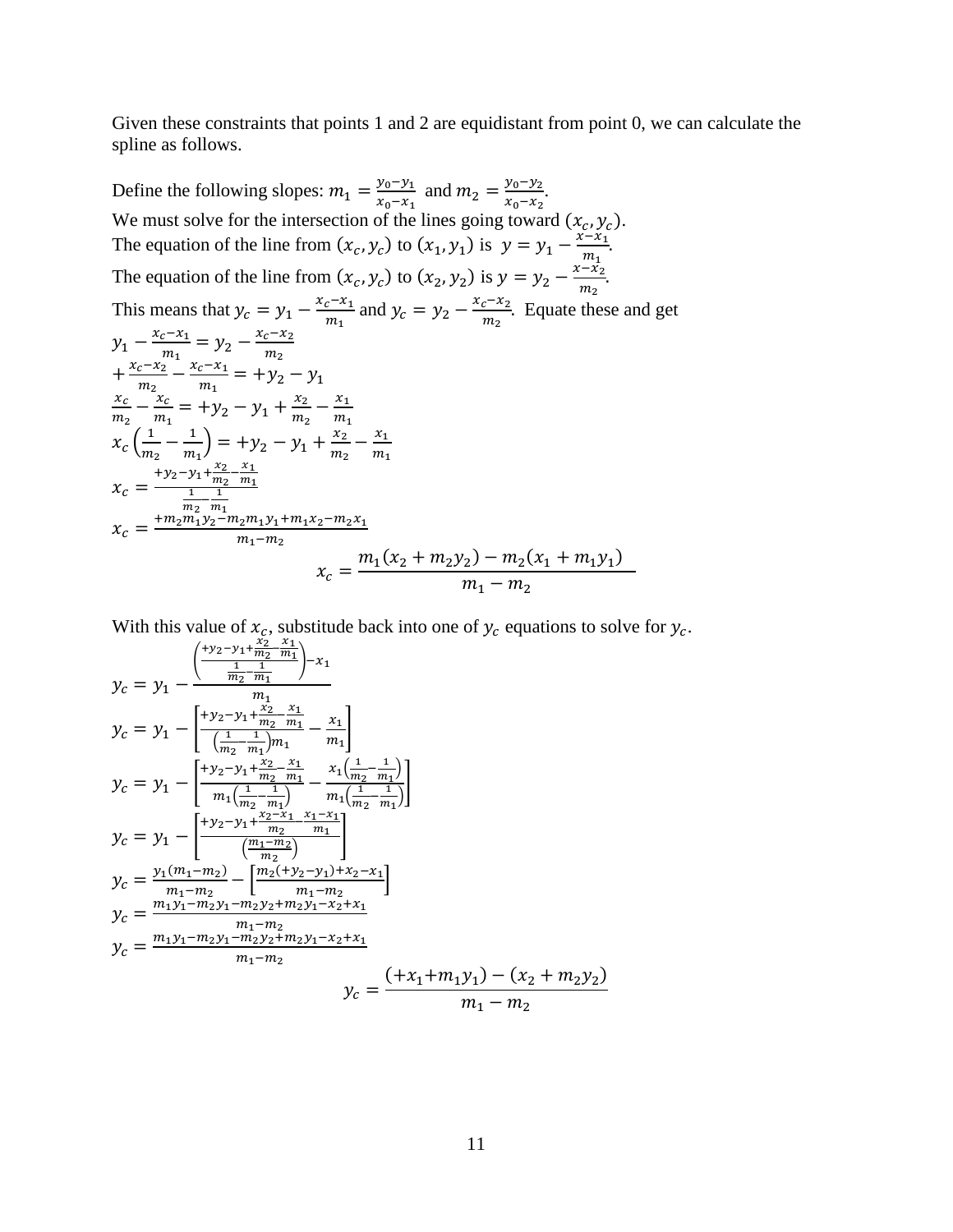Actually there are some degenerate cases here for a circular spline when the the slope values go to either zero or infinite. Thus the total logic is as follows

If 
$$
y_0 = y_1
$$
 then  
\n $x_c = x_1$   
\n $y_c = y_2 - \left(\frac{x_0 - x_2}{y_0 - y_2}\right)(x_1 - x_2)$   
\n $R^2 = (y_1 - y_c)^2$   
\n $Sign = +1$   
\nElse If  $y_0 = y_2$  then  
\n $x_c = x_2$   
\n $y_c = y_1 - \left(\frac{x_0 - x_1}{y_0 - y_1}\right)(x_2 - x_1)$   
\n $R^2 = (y_2 - y_c)^2$   
\n $Sign = -1$   
\nElse If  $x_0 = x_1$  then  
\n $y_c = y_1$   
\n $x_c = x_2 - \left(\frac{y_0 - y_2}{x_0 - x_2}\right)(y_1 - y_2)$   
\n $R^2 = (x_1 - x_c)^2$   
\n $Sign = -1$   
\nElse If  $x_0 = x_2$  then  
\n $y_c = y_2$   
\n $x_c = x_1 - \left(\frac{y_0 - y_1}{x_0 - x_1}\right)(y_2 - y_1)$   
\n $R^2 = (x_2 - x_c)^2$   
\n $Sign = +1$   
\nElse  
\n $m_1 = \frac{y_0 - y_1}{x_0 - x_1}$   
\n $m_2 = \frac{y_0 - y_2}{x_0 - x_2}$   
\n $x_c = \frac{m_1(x_2 + m_2y_2) - m_2(x_1 + m_1y_1)}{m_1 - m_2}$   
\n $y_c = \frac{(\pm x_1 + m_1y_1) - (x_2 + m_2y_2)}{m_1 - m_2}$   
\n $P_c = \frac{y_1 - y_2}{x_1 - x_2}$   
\n $T = \frac{y_2 - y_2}{x_1 - x_2}$   
\n $T = \frac{y_2 - y_2}{x_1 - x_2}$   
\n $T = \frac{y_2 - y_2}{x_1 - x_2}$   
\n $T = \frac{y_2 - y_2}{x_1 - x_2}$   
\n $T = \frac{y_2 - y_2}{x_1 - x$ 

$$
\text{Else } \mathit{Sign} = +1
$$

Circular Spline Function and derivative are then

$$
f(x) = y_c + \frac{Sign\sqrt{R^2 - (x - x_c)^2}}{df(x)} = \frac{-\frac{Sign(x - x_c)}{\sqrt{R^2 - (x - x_c)^2}}}
$$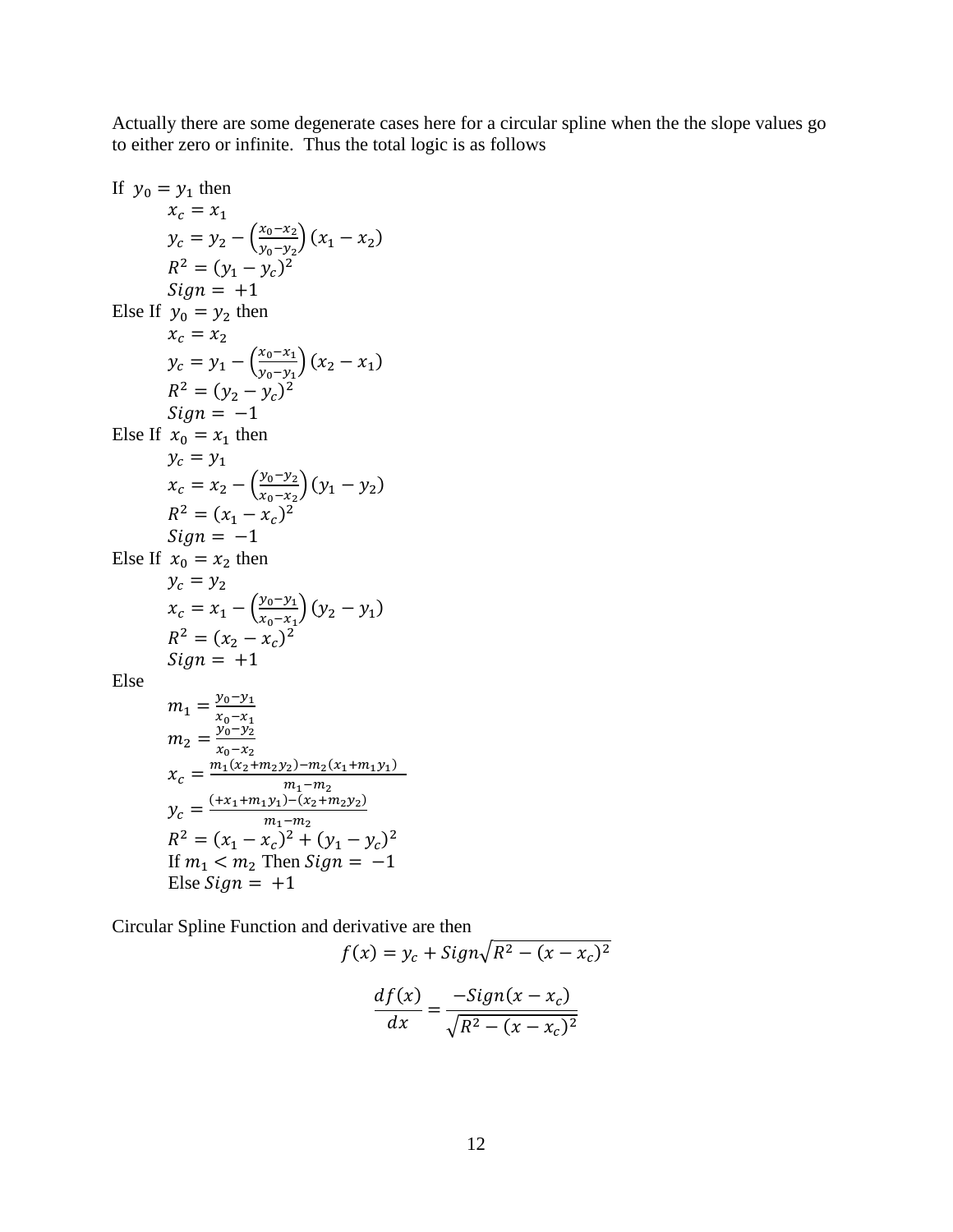#### <span id="page-12-0"></span>*2.5. Cubic Spline Derivation*

We are given 3 points  $(x_1, y_1)$ ,  $(x_0, y_0)$ , and  $(x_2, y_2)$ . These define two lines that join point 1 to 0 and point 0 to 2. We then want to calculate the cooefficients of the cubic function (a, b, c, and d) such that at point 1 and point 2 the cubic function matches both the value and derivative of the intersecting lines. This is depicted in the following figure.



The coefficients that match this results are as follows.

• 
$$
m_1 = \frac{(y_0 - y_1)}{(x_0 - x_1)}
$$
  
\n•  $m_2 = \frac{(y_0 - y_2)}{(x_0 - x_2)}$   
\n•  $\tilde{a} = \frac{(y_1 + y_2)}{2} - \frac{(x_1 - x_2)(m_1 - m_2)}{8}$   
\n•  $\tilde{b} = \frac{3}{2} \frac{(y_1 - y_2)}{(x_1 - x_2)} - \frac{(m_1 + m_2)}{4}$   
\n•  $\tilde{c} = \frac{(m_1 - m_2)}{2(x_1 - x_2)}$   
\n•  $\tilde{d} = \frac{m_1 + m_2}{(x_1 - x_2)^2} - \frac{2(y_1 - y_2)}{(x_1 - x_2)^3}$ 

• 
$$
a = \tilde{a} - \tilde{b} \left( \frac{x_1 + x_2}{2} \right) + \tilde{c} \left( \frac{x_1 + x_2}{2} \right)^2 - \tilde{d} \left( \frac{x_1 + x_2}{2} \right)^3
$$

• 
$$
b = \tilde{b} - 2\tilde{c} \left( \frac{x_1 + x_2}{2} \right) + 3\tilde{d} \left( \frac{x_1 + x_2}{2} \right)
$$
  
\n•  $c = \tilde{c} - 3\tilde{d} \left( \frac{x_1 + x_2}{2} \right)$ 

$$
\bullet \quad d=\tilde{d}
$$

The derivation of this results is as follows. We can write 2 equations the require that the values match and points 1 and 2 and two equations that require that the derivatives match at the points.

1. 
$$
a + bx_1 + cx_1^2 + dx_1^3 = y_1
$$
  
\n2.  $a + bx_2 + cx_2^2 + dx_2^3 = y_2$   
\n3.  $b + 2cx_1 + 3dx_1^2 = m_1 = \frac{y_0 - y_1}{x_0 - x_1}$   
\n4.  $b + 2cx_2 + 3dx_2^2 = m_2 = \frac{y_0 - y_2}{x_0 - x_2}$ 

To simplify these equations, transform the coordinates to a modified set such that  $\tilde{x}_1 = -\tilde{x}_2$ . Do this by shifting the values left by  $\frac{(x_1 + x_2)}{2}$ .

•  $\tilde{x}_1 = x_1 - \frac{(x_1 + x_2)}{2} = +\frac{(x_1 - x_2)}{2}$ <br>
•  $\tilde{x}_2 = x_2 - \frac{(x_1 + x_2)}{2} = -\frac{(x_1 - x_2)}{2}$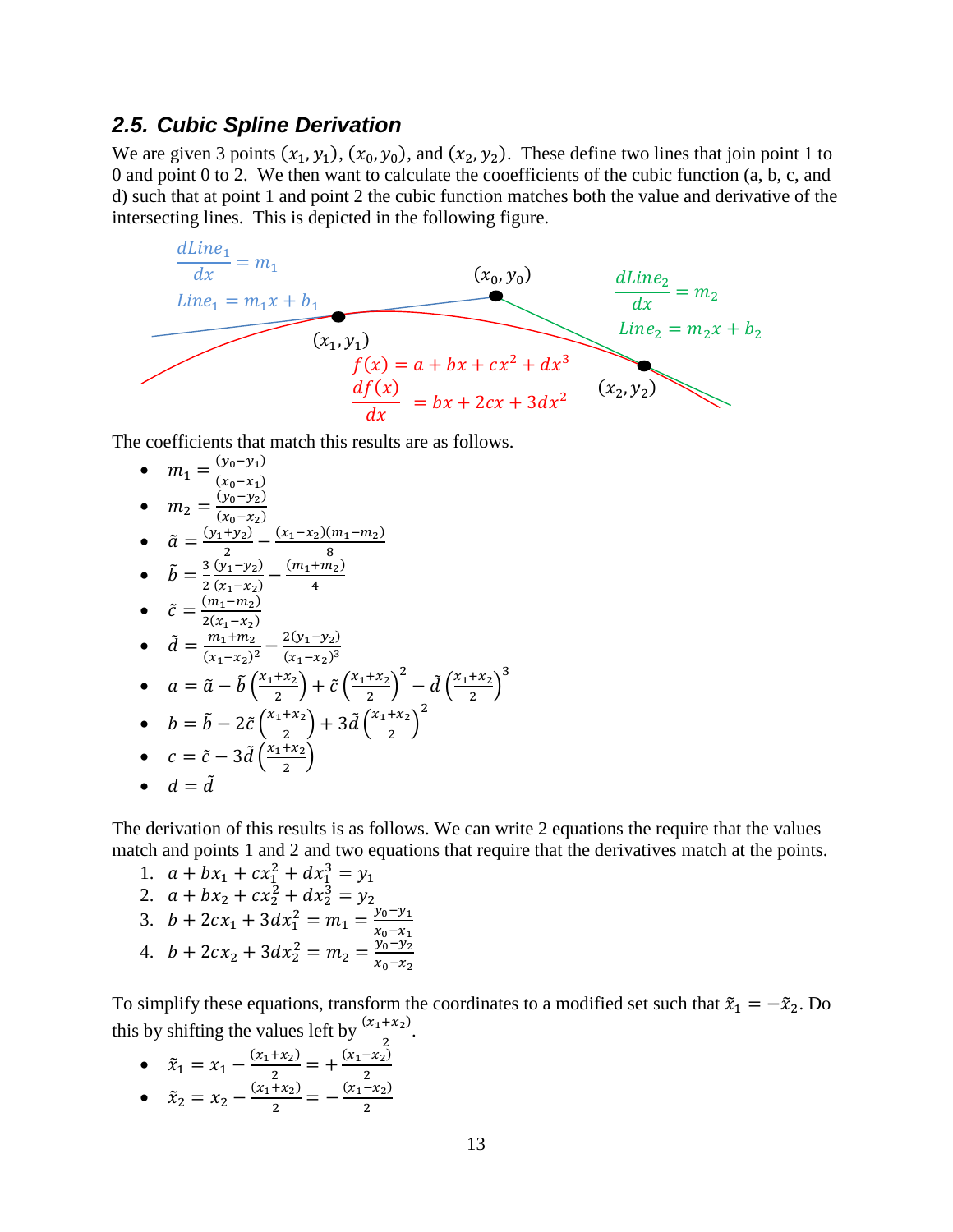Because we have only shifted left, the  $m_1$ ,  $m_2$ ,  $y_1$  and  $y_2$  values have not changed. We can then write equations for our modified function  $\tilde{f}$  and  $\frac{df}{d\tilde{x}}$  in our shifted coordinated system as follows.

1.  $\tilde{f}(\tilde{x}_1) = \tilde{a} + \tilde{b}\tilde{x}_1 + \tilde{c}\tilde{x}_1^2 + \tilde{d}\tilde{x}_1^3 = y_1$ 2.  $\tilde{f}(\tilde{x}_2) = \tilde{a} + \tilde{b}\tilde{x}_2 + \tilde{c}\tilde{x}_2^2 + \tilde{d}\tilde{x}_2^3 = y_2$ 3.  $\frac{df(\tilde{x})}{d\tilde{x}}(\tilde{x}_1) = \tilde{b} + 2\tilde{c}\tilde{x}_1 + 3\tilde{d}\tilde{x}_1^2 = m_1$ 4.  $\frac{df(\tilde{x})}{d\tilde{x}}(\tilde{x}_2) = \tilde{b} + 2\tilde{c}\tilde{x}_2 + 3\tilde{d}\tilde{x}_2^2 = m_2$ 

To simplify the equations, in our shifted coordinates define  $k = +\frac{(x_1 - x_2)}{2}$ , which means that  $\tilde{x}_1 = k$  and  $\tilde{x}_2 = -k$ . Thus we can write the constraint equations as

1.  $\tilde{a} + \tilde{b}k + \tilde{c}k^2 + \tilde{d}k^3 = y_1$ 2.  $\tilde{a} - \tilde{b}k + \tilde{c}k^2 - \tilde{d}k^3 = y_2$ 3.  $\ddot{b} + 2\tilde{c}k + 3\tilde{d}k^2 = m_1$ 4.  $\ddot{b} - 2\tilde{c}k + 3\tilde{d}k^2 = m_2$ 

To solve, perform the following algebraic steps.

| 1. $\tilde{a} + \tilde{c}k^2 = \frac{(y_1 + y_2)}{2}$  | (Equation $1 +$ Equation 2, then divide by 2)   |
|--------------------------------------------------------|-------------------------------------------------|
| 2. $\tilde{b} + \tilde{d}k^2 = \frac{(y_1 - y_2)}{2k}$ | (Equation 1 – Equation 2, then divide by $2k$ ) |
| 3. $\tilde{c} = \frac{(m_1 - m_2)}{4k}$                | (Equation 3 – Equation 4, then divide by $4k$ ) |
| 4. $\tilde{b} + 3\tilde{d}k^2 = \frac{(m_1 + m_2)}{2}$ | (Equation $3 +$ Equation 4, then divide by 2)   |

Then do the following.

| 1. $\tilde{a} = \frac{(y_1 + y_2)}{y_1 + y_2} - \frac{k(m_1 - m_2)}{y_2}$ | (Equations $1 - k^{2*}$ Equation 3)               |
|---------------------------------------------------------------------------|---------------------------------------------------|
| 2. $\tilde{b} = \frac{3(y_1 - y_2)}{y_1 + y_2} - \frac{(m_1 + m_2)}{y_2}$ | $(3 * Equation 2 - Equation 4, then divide by 2)$ |
| 3. $\tilde{c} = \frac{(m_1 - m_2)}{m_1}$                                  | (Equation 3)                                      |
| 4. $\tilde{d} = \frac{(m_1 + m_2)}{4k^2} - \frac{(y_1 - y_2)}{4k^3}$      | (Equation 4 – Equation 2, Then divide by $2k^2$ ) |

We now have our coefficients in terms of k, so substitute back in  $k = \frac{(x_1 - x_2)}{2}$  to get

1. 
$$
\tilde{a} = \frac{(y_1 + y_2)}{2} - \frac{(x_1 - x_2)(m_1 - m_2)}{8}
$$
  
\n2. 
$$
\tilde{b} = \frac{3}{2} \frac{(y_1 - y_2)}{(x_1 - x_2)} - \frac{(m_1 + m_2)}{4}
$$
  
\n3. 
$$
\tilde{c} = \frac{(m_1 - m_2)}{2(x_1 - x_2)}
$$
  
\n4. 
$$
\tilde{d} = \frac{(m_1 + m_2)}{(x_1 - x_2)^2} - \frac{2(y_1 - y_2)}{(x_1 - x_2)^3}
$$

We now have a cubic function on our modified coordinates of the form  $ilde{f}(\tilde{x}) = \tilde{a} + \tilde{b}\tilde{x} + \tilde{c}\tilde{x}^2 + \tilde{d}\tilde{x}^3$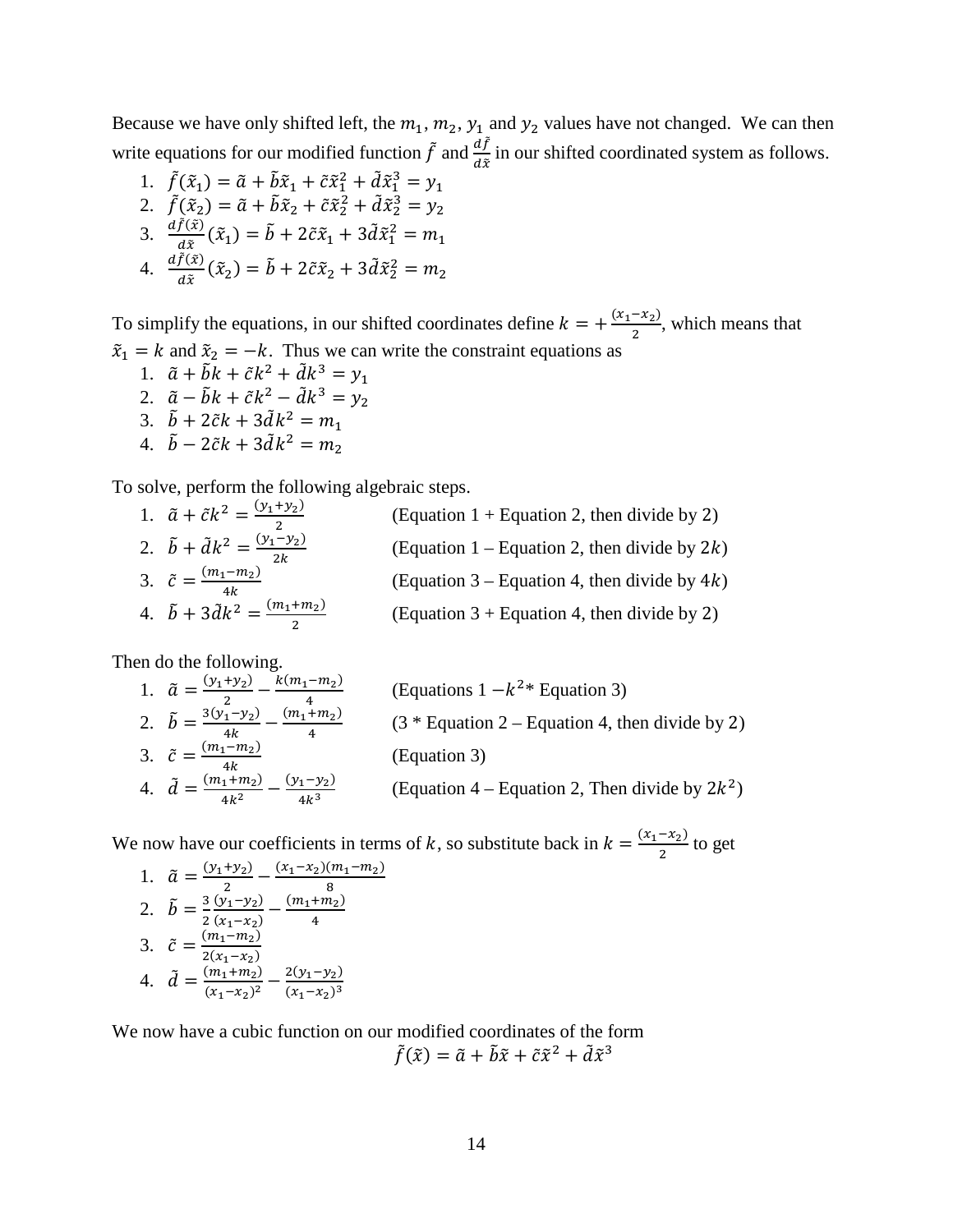Now write this in terms of x instead by substituting  $\tilde{x} = x - \frac{(x_1 - x_2)}{2}$ 

$$
\tilde{f}\left(x - \left(\frac{x_1 + x_2}{2}\right)\right) = \tilde{a} + \tilde{b}\left[x - \left(\frac{x_1 + x_2}{2}\right)\right] + \tilde{c}\left[x - \left(\frac{x_1 + x_2}{2}\right)\right]^2 + \tilde{d}\left[x - \left(\frac{x_1 + x_2}{2}\right)\right]^3
$$

Now transform this back to our original coordinates in  $x$  as follows.

$$
f(x) = \tilde{a} + \tilde{b}x - \tilde{b}\left(\frac{x_1 + x_2}{2}\right) + \tilde{c}x^2 - 2\tilde{c}\left(\frac{x_1 + x_2}{2}\right)x + \tilde{c}\left(\frac{x_1 + x_2}{2}\right)^2 + \tilde{d}x^3
$$

$$
-3\tilde{d}x^2\left(\frac{x_1 + x_2}{2}\right) + 3\tilde{d}x\left(\frac{x_1 + x_2}{2}\right)^2 - \tilde{d}\left(\frac{x_1 + x_2}{2}\right)^3
$$

Group terms

$$
f(x) = \qquad \qquad + \left[ \tilde{a} - \tilde{b} \left( \frac{x_1 + x_2}{2} \right) + \tilde{c} \left( \frac{x_1 + x_2}{2} \right)^2 - \tilde{d} \left( \frac{x_1 + x_2}{2} \right)^3 \right] \\
qquad \qquad + \left[ \tilde{b} - 2\tilde{c} \left( \frac{x_1 + x_2}{2} \right) + 3\tilde{d} \left( \frac{x_1 + x_2}{2} \right)^2 \right] x \\
qquad \qquad + \left[ \tilde{c} - 3\tilde{d} \left( \frac{x_1 + x_2}{2} \right) \right] x^2 \\
qquad \qquad + \left[ \tilde{d} \right] x^3
$$

Thus the coefficients in our original coordinates are as follows.

• 
$$
a = \left[\tilde{a} - \tilde{b}\left(\frac{x_1 + x_2}{2}\right) + \tilde{c}\left(\frac{x_1 + x_2}{2}\right)^2 - \tilde{d}\left(\frac{x_1 + x_2}{2}\right)^3\right]
$$
  
\n•  $b = \left[\tilde{b} - 2\tilde{c}\left(\frac{x_1 + x_2}{2}\right) + 3\tilde{d}\left(\frac{x_1 + x_2}{2}\right)^2\right]$   
\n•  $c = \left[\tilde{c} - 3\tilde{d}\left(\frac{x_1 + x_2}{2}\right)\right]$   
\n•  $d = \left[\tilde{d}\right]$ 

What happens if we assume that  $x_0 = \frac{x_1 + x_2}{2}$ . This means that  $x_0 - x_1 = -(x_0 - x_2)$ The coefficients that match this results are as follows.

$$
m_1 + m_2 = \frac{(y_0 - y_1)}{(x_0 - x_1)} + \frac{(y_0 - y_2)}{(x_0 - x_2)} = \frac{(y_0 - y_1)}{\left(\frac{x_1 + x_2}{2} - x_1\right)} + \frac{(y_0 - y_2)}{\left(\frac{x_1 + x_2}{2} - x_2\right)} = \frac{(y_0 - y_1)}{\left(\frac{x_1 - x_2}{2}\right)} + \frac{(y_0 - y_2)}{\left(\frac{x_1 - x_2}{2}\right)} = 2\frac{(y_1 - y_2)}{(x_1 - x_2)}
$$
\n
$$
m_1 - m_2 = \frac{(y_0 - y_1)}{(x_0 - x_1)} - \frac{(y_0 - y_1)}{(x_0 - x_2)} = \frac{(y_0 - y_1)}{\left(\frac{x_1 + x_2}{2} - x_1\right)} - \frac{(y_0 - y_2)}{\left(\frac{x_1 + x_2}{2} - x_2\right)} = \frac{(y_0 - y_1)}{\left(\frac{x_1 - x_2}{2}\right)} - \frac{(y_0 - y_2)}{\left(\frac{x_1 - x_2}{2}\right)} = -2\frac{(y_0 - y_1 - y_2)}{(x_1 - x_2)}
$$

This means that the coefficients result in a quadratic equation instead

• 
$$
\tilde{a} = \frac{(y_1 + y_2)}{2} + \frac{(x_1 - x_2)2 \frac{(y_0 - y_1 - y_2)}{(x_1 - x_2)}}{8} = \frac{(y_1 + y_2)}{2} + \frac{(2y_0 - y_1 - y_2)}{4} = \frac{(2y_0 + y_1 + y_2)}{4}
$$
  
\n•  $\tilde{b} = \frac{3}{2} \frac{(y_1 - y_2)}{(x_1 - x_2)} - \frac{2 \frac{(y_1 - y_2)}{(x_1 - x_2)}}{4} = \frac{(y_1 - y_2)}{(x_1 - x_2)}$   
\n•  $\tilde{c} = \frac{-2 \frac{(2y_0 - y_1 - y_2)}{(x_1 - x_2)}}{2(x_1 - x_2)} = -\frac{(2y_0 - y_1 - y_2)}{(x_1 - x_2)^2}$   
\n•  $\tilde{d} = \frac{2 \frac{(y_1 - y_2)}{(x_1 - x_2)^2} - \frac{2(y_1 - y_2)}{(x_1 - x_2)^3}}{(x_1 - x_2)^3} = 0$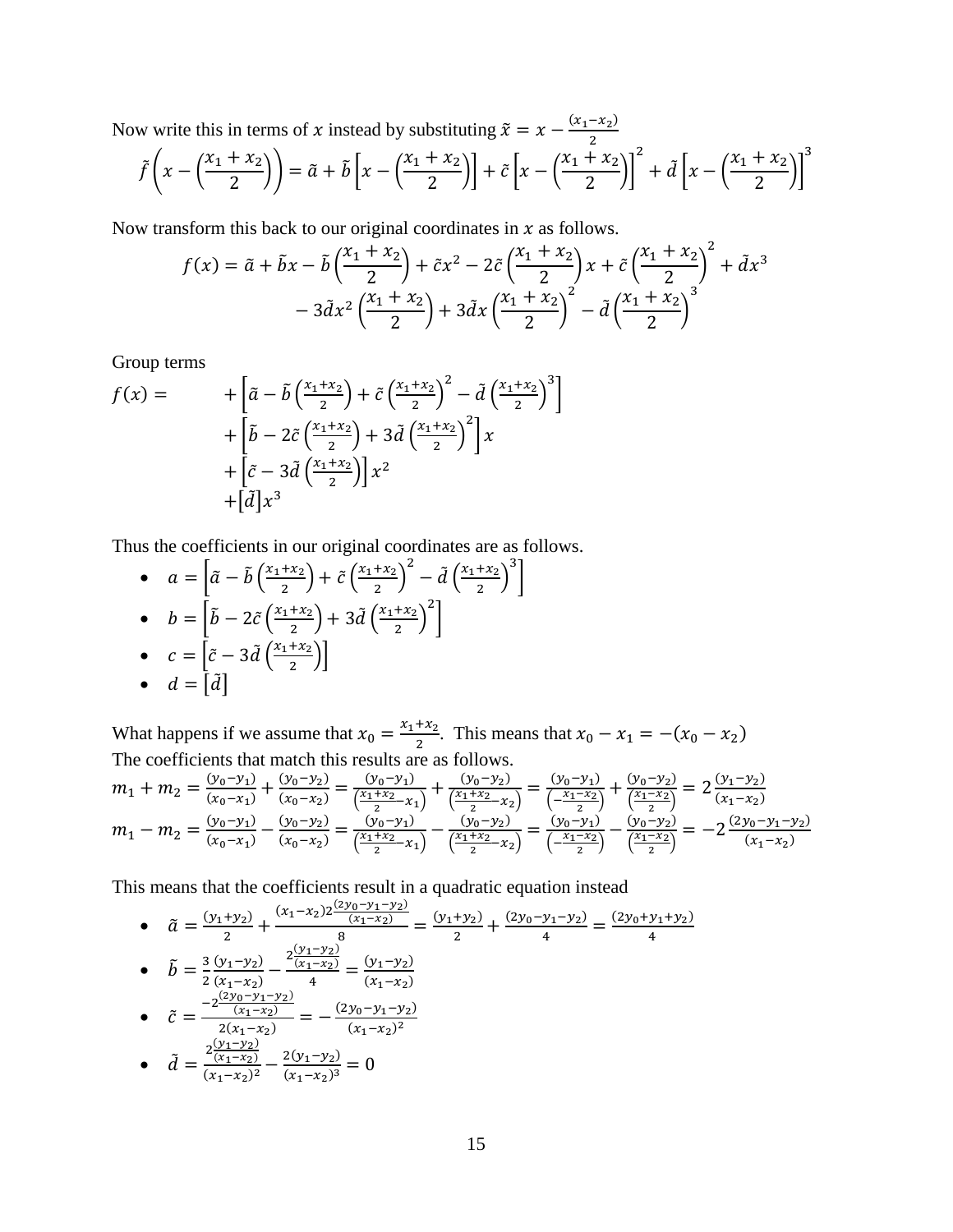

# <span id="page-15-0"></span>**3. Generalized Voltage Droop Control**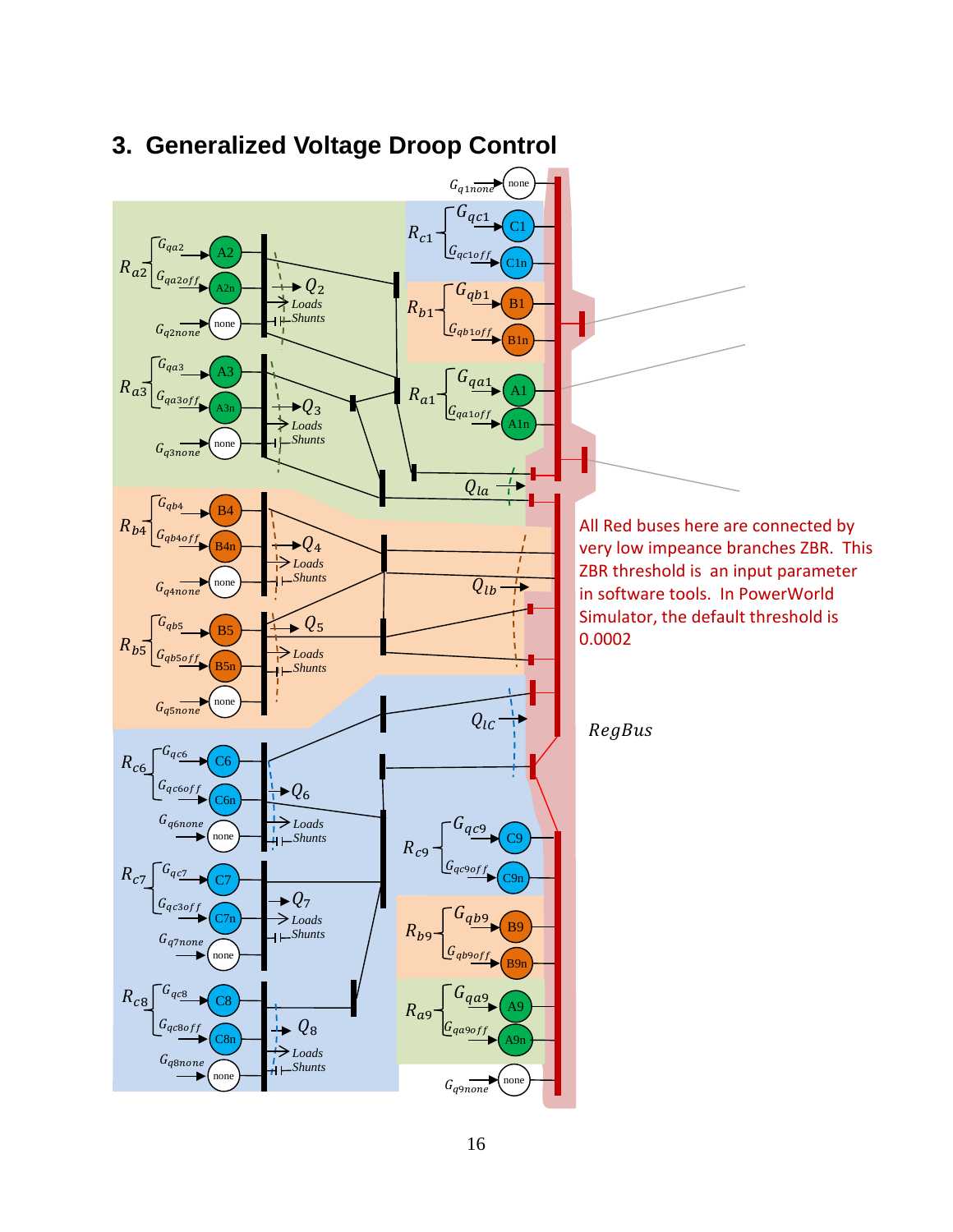Assume we have three VoltageDroopControl groups which all regulate the same bus (RegBus). Classify the generators at each bus into one of three groups

- Part of VoltageDroopControl,  $AVR = YES$  (and presently not flagged as stuck at a Minimum or Maximum Mvar output).  $G_{q\alpha 1}$ ,  $G_{q\alpha 2}$ ,  $G_{q\alpha 3}$ ,  $G_{q\alpha 9}$   $G_{qb1}$ ,  $G_{qb4}$ ,  $G_{qb5}$ ,  $G_{qb9}$ ,  $G_{qc1}, G_{qc6}, G_{qc7}, G_{qc8}, G_{qc9}$  represent generators that are part of the respective VoltageDroopControl, and are also presently participating in AVR control.
- Part of VoltageDroopControl,  $AVR = NO$  (or presently flagged as stuck at a Minimum or Maximum Mvar output).  $G_{q_{a1}off}, G_{q_{a2}off}, G_{q_{a3}off}, G_{q_{a9}off}, G_{q_{b1}off}, G_{q_{b4}off}, G_{q_{b5}off},$  $G_{qb9off}$ ,  $G_{qc1off}$ ,  $G_{qc6off}$ ,  $G_{qc7off}$ ,  $G_{qc8off}$ ,  $G_{qc9off}$  represent generators that are part of the respective VoltageDroopControl, but are NOT presently participating AVR control and thus will act as a fixed Mvar.
- Not part of VoltageDroopControl.  $G_{q1none}$ ,  $G_{q2none}$ ,  $G_{q3none}$ ,  $G_{q4none}$ ,  $G_{q5none}$ ,  $G_{q6none}$ ,  $G_{q7none}$ ,  $G_{q8none}$ ,  $G_{q9none}$  represent generators that are not on control and also NOT assigned to be part of the VoltageDroopControl regulating the RegBus.

The outputs of the generators are expressed as  $G_{q\alpha 1}$ ,  $G_{q\alpha 1}$ ,  $G_{q\alpha 1}$ , etc.. These are not part of the power flow equations when the generators are operating between their minimum and maximum Mvar outputs, but they will be used during the derivation of the equations below. We write them as the variable  $G$  to distinguish them from the  $Q$  variables in the remainder of the section. All the  $Q$  quantities below represent quantities that are a function of voltage and angle (flows on AC branches, Load, Shunts values) and thus these Q variables are never solution variables, but instead functions that require calculation and will effect the Jacobian matrix calculations.

Also, within the software, buses that are connected to one another by very small impedance branches can cause numerical difficulty. If there is such a group of buses at the regulated bus these will be grouped and equations slightly modified within this group of buses.

Each of the three VoltageDroopControls has a QV characteristic curve which is a function of the RegBus voltage  $V_{reg}$  and the purpose of the curve is to enforce that the total reactive flow going into the RegBus from the respective VoltageDroopControl is equal to this value. The curve will have the following shape and is discussed in more detail shortly.

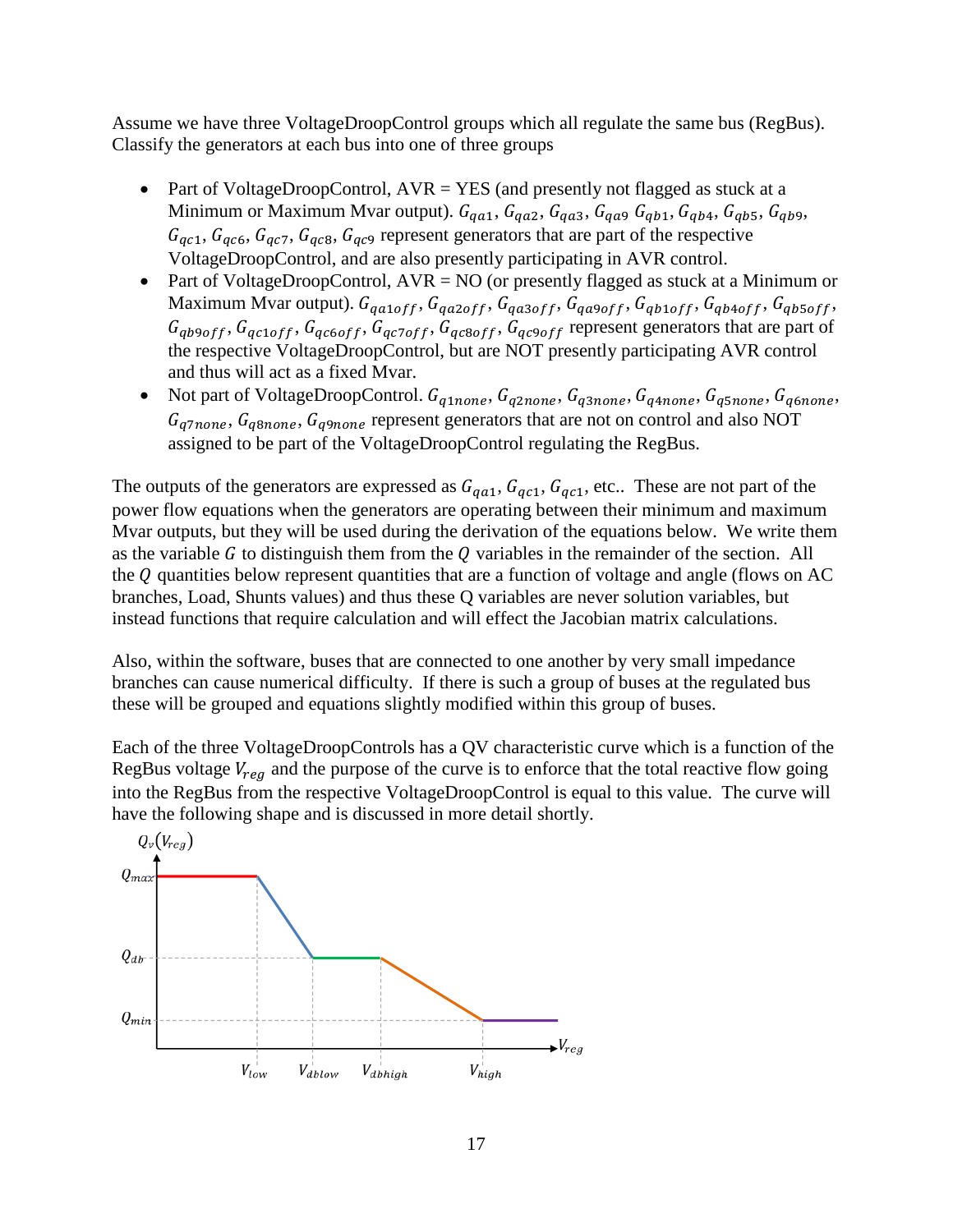In this example, we have three such VoltageDroopcontrols and they will enforce the following equations.

$$
Q_{va}(V_{reg}) = Q_{la} + G_{q\alpha 1} + G_{q\alpha 1\sigma f f} + G_{q\alpha 9} + G_{q\alpha 9\sigma f f}
$$
  
\n
$$
Q_{vb}(V_{reg}) = Q_{lb} + G_{qb1} + G_{qb1\sigma f f} + G_{qb9} + G_{qb9\sigma f f}
$$
  
\n
$$
Q_{vc}(V_{reg}) = Q_{lc} + G_{qc1} + G_{qc1\sigma f f} + G_{qc9} + G_{qc9\sigma f f}
$$

 $Q_{la}$ ,  $Q_{lb}$ , and  $Q_{lc}$  represent the summation of reactive power flow arriving at any bus within the group of buses connected to the RegBus by very low impedance lines on all AC branches that connect to the generators in the respective VoltageDroopControl.

 $G_{q_{a1}}, G_{q_{a10}ff}, G_{q_{a9}}, G_{q_{a9}off}, G_{q_{b1}}, G_{q_{b1}off}, G_{q_{b9}}, G_{q_{b9}off}, G_{q_{c1}}, G_{q_{c1}off}, G_{q_{c9}}, G_{q_{c9}off}$ represent the Mvar output at all generators assigned to a VoltageDroopControl at any bus inside the group of buses connected by very low impedance lines. We include the contributions of both generator with AVR=YES and NO, so the generator must only be assigned to the Voltage Droop Control.

Shortly we will also use the values  $Q_1$ ,  $Q_2$ ,  $Q_3$ ,  $Q_4$ ,  $Q_5$ ,  $Q_6$ ,  $Q_7$ ,  $Q_8$ , and  $Q_9$  which represent the summation of branch flows leaving the respective bus summed with loads, shunts, DC lines, and other non generator devices.

$$
Q_2 = Q_{2load} + Q_{2shunt} + \sum_{\substack{k=dc \text{ lines} \text{aljacent} \\ \text{adjacent} \\ \text{to 2}}}[Q_{dc \text{ device 2-k}}] + \sum_{\substack{k=Nodes \\ \text{adjacent} \\ \text{to 2}}}[Q_{branch \text{2-k}}]
$$

The  $R_{a1}$ ,  $R_{a2}$ ,  $R_{a3}$ ,  $R_{a9}$ ,  $R_{b1}$ ,  $R_{b4}$ ,  $R_{b5}$ ,  $R_{b9}$ ,  $R_{c1}$ ,  $R_{c6}$ ,  $R_{c7}$ ,  $R_{c8}$  and  $R_{c9}$  represent the remote regulation factors used to represent how Mvars are shared between buses in each of the three VoltageDroopControl objects. Normally these factors are input parameters from the user, however they can also be specified to be equal to a generator Maximum Mvar output subtracted from the Minimum Mvar output (when using respecive options). To make notation easier, we will define the normalized factors in each group as follows.

$$
K_{a1} = \frac{R_{a1}}{R_{a1} + R_{a2} + R_{a3} + R_{a9}} \qquad K_{a2} = \frac{R_{a2}}{R_{a1} + R_{a2} + R_{a3} + R_{a9}} \nK_{a3} = \frac{R_{a3}}{R_{a1} + R_{a2} + R_{a3} + R_{a9}} \qquad K_{a9} = \frac{R_{a9}}{R_{a1} + R_{a2} + R_{a3} + R_{a9}} \nK_{b1} = \frac{R_{b1}}{R_{b1} + R_{b4} + R_{b5} + R_{b9}} \qquad K_{b4} = \frac{R_{b1} + R_{b4} + R_{b5} + R_{b9}}{R_{b1} + R_{b4} + R_{b5} + R_{b9}} \nK_{b5} = \frac{R_{b5}}{R_{b1} + R_{b4} + R_{b5} + R_{b9}} \qquad K_{b9} = \frac{R_{b1}}{R_{b1} + R_{b4} + R_{b5} + R_{b9}} \nK_{c1} = \frac{R_{c1}}{R_{c1} + R_{c6} + R_{c7} + R_{c8} + R_{c9}} \qquad K_{c6} = \frac{R_{c6}}{R_{c1} + R_{c6} + R_{c7} + R_{c8} + R_{c9}} \nK_{c7} = \frac{R_{c7}}{R_{c1} + R_{c6} + R_{c7} + R_{c8} + R_{c9}} \qquad K_{c8} = \frac{R_{c8}}{R_{c1} + R_{c6} + R_{c7} + R_{c8} + R_{c9}} \qquad K_{c9} = \frac{R_{c9}}{R_{c1} + R_{c6} + R_{c7} + R_{c8} + R_{c9}}.
$$

Also, these factors are calculated so that as generators at a bus hit their Mvar limits, then those regulation factors are no longer included in the calculation of the  $K$  values.

To integrate these into the power flow equations, we will continue to use the same *real* power equations at each node. The reactive/voltage equation at the RegBus and at each bus that has a generator in any of the three VoltageDroopControl will be replaced as follows.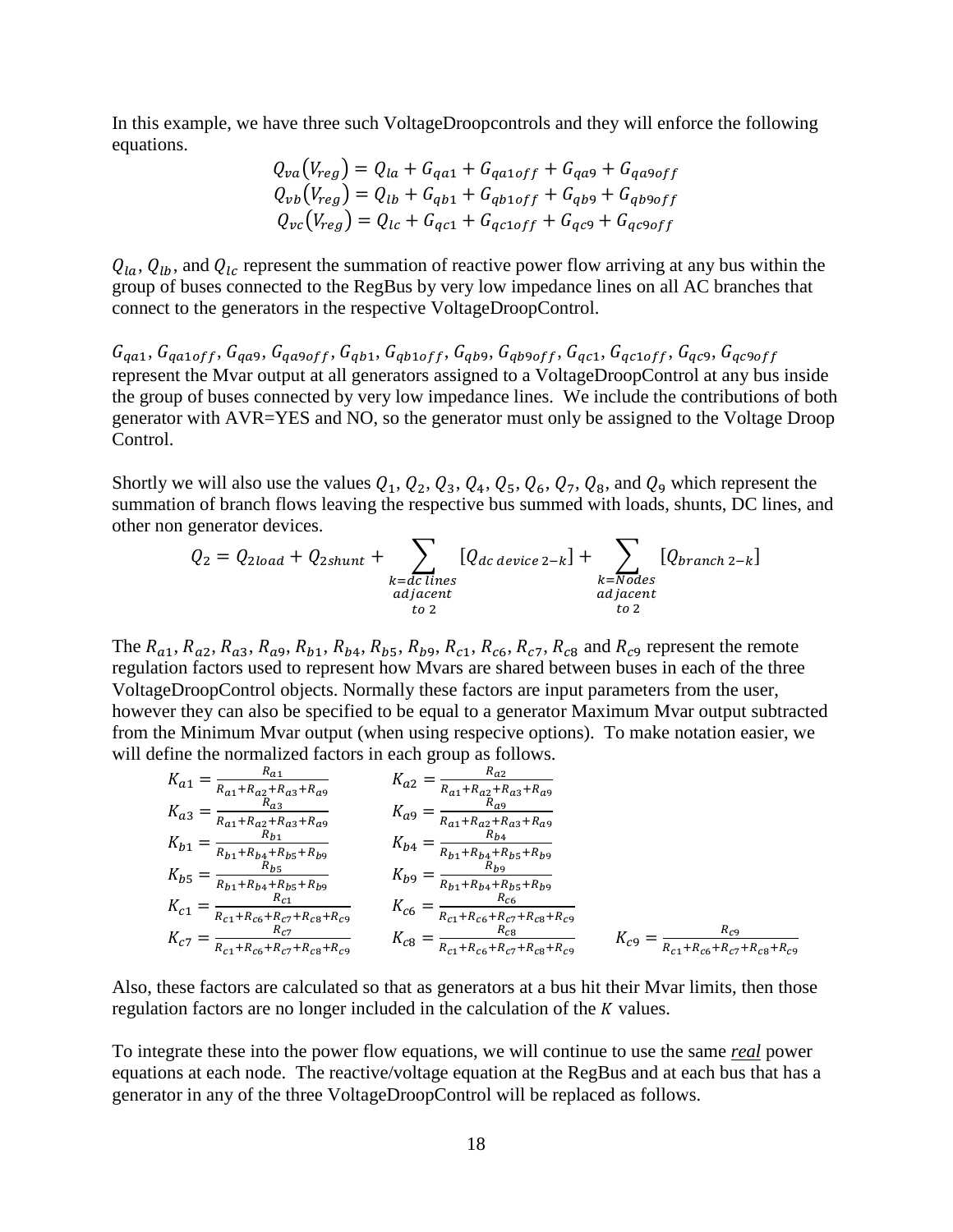#### <span id="page-18-0"></span>*3.1. Regulated Bus Equation*

At the RegBus, the equation is simply that the summation of the QV characteristics. This is written as

$$
+Q_{va} + Q_{vb} + Q_{vc} = \begin{bmatrix} +Q_{la} + G_{q\alpha 1} + G_{q\alpha 1 \text{ of } f} + G_{q\alpha 9} + G_{q\alpha 9 \text{ of } f} \\ + Q_{lb} + G_{q\beta 1} + G_{q\beta 1 \text{ of } f} + G_{q\beta 9} + G_{q\beta 9 \text{ of } f} \\ + Q_{lc} + G_{q\alpha 1} + G_{q\alpha 1 \text{ of } f} + G_{q\alpha 9} + G_{q\alpha 9 \text{ of } f} \end{bmatrix}
$$

Now, group terms slightly

$$
+Q_{va} + Q_{vb} + Q_{vc} = \begin{bmatrix} +G_{qa1} + G_{qa1off} + G_{qb1} + G_{qb1off} + G_{qc1} + G_{qc1off} \\ + G_{qa9} + G_{qa9off} + G_{qb9} + G_{qb9off} + G_{qc9} + G_{qc9off} \end{bmatrix}
$$

The individual generator Mvar outputs are not part of our solution variables. We can write those as follows to get them in terms of either fixed generator Mvar outputs ( $G_{q1none}$ ,  $G_{q9none}$ ) and the summation variables discussed above  $(Q_1, Q_9)$ .

$$
+G_{qa1} + G_{qa1off} + G_{qb1} + G_{qb1off} + G_{qc1} + G_{qc1off} = +Q_1 - G_{q1none}
$$
  
+
$$
G_{qa9} + G_{qa9off} + G_{qb9} + G_{qb9off} + G_{qc9} + G_{qc9off} = +Q_9 - G_{q9none}
$$

Making these substitutions you get

$$
+Q_{va} + Q_{vb} + Q_{vc} = +Q_{la} + Q_{lb} + Q_{lc} + Q_1 - G_{q1none} + Q_9 - G_{q9none}
$$

This gives us our mismatch equation of

$$
+(-Q_1 + G_{q1none}) + (-Q_9 + G_{q9none}) + (Q_{va} - Q_{la}) + (Q_{vb} - Q_{lb}) + (Q_{vc} - Q_{lc}) = 0
$$

We also need to be careful when a situation occurs that ALL generators within the VoltageDroopControl are hitting a Mvar limit. In that situation the value  $(+Q_{va} - Q_{la})$  must be replaced with the fixed Mvar output of the generators at the regulated bus which are in the VoltageDroopControl "A". Thus if the generators in VoltageDroopControl A are all at Mvar limits, then the equation becomes the following.

$$
(-Q_1 + G_{q1none}) + (-Q_9 + G_{q9none}) + (G_{q1off} + G_{q19off}) + (Q_{vb} - Q_{lb}) + (Q_{vc} - Q_{lc}) = 0
$$

Actually, this concept extends more generally to a situation where a particular VoltageDroopControl does not have ANY generators connects to the RegBus (or any of it's low-

impedance connected neighbors). For example, if we assume that VoltageDroopControl B and C did not have ANY generation at either bus 1 or 9 in this example, then we can simply the regulated bus equation to.

$$
(-Q_1 + G_{q1none}) + (-Q_9 + G_{q9none}) + (Q_{va} - Q_{la}) = 0
$$

If we assume that no generators in the this example are connected to either bus 1 or bus 9, then the regulated bus equation defaults all the way back to its original equation of simply.

$$
\left(-Q_1 + G_{q1none}\right) = 0
$$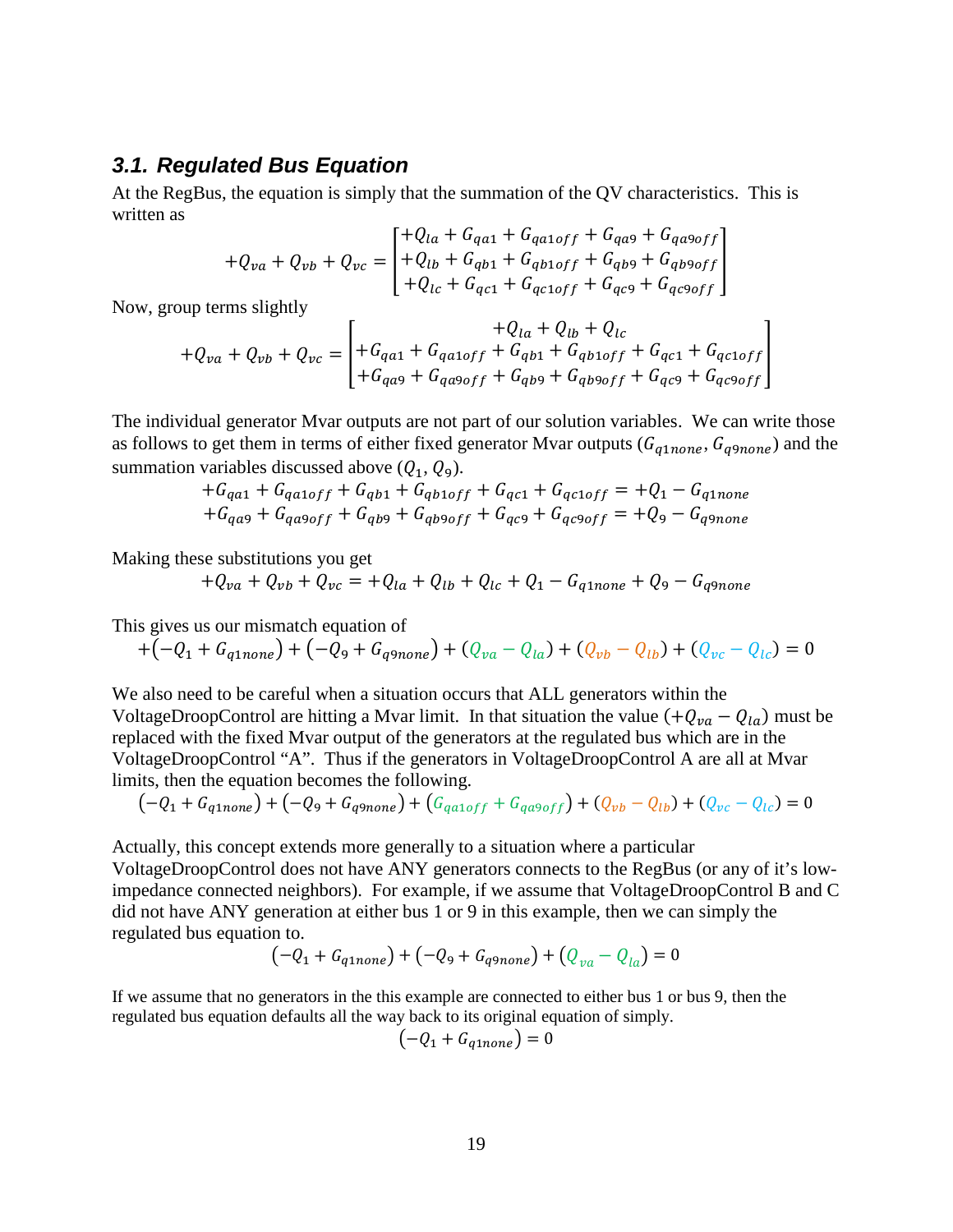### <span id="page-19-0"></span>*3.2. Remotely Regulating Bus Equation*

At each remotely regulating generator bus, we have an equation to enforce the ratios of reactive flows

$$
-G_{qa2} + K_{a2}(G_{qa2} + G_{qa3} + G_{qa1} + G_{qa9}) = 0
$$

As mentioned earlier though, the generator Mvar outputs are not part of the power flow solution variables, so we must write these in terms of the AC branch flow variables using the following relationships. The relationship at the remotely regulating buses is simply the summations of all devices at that bus except the generators on control.

$$
G_{qa2} = Q_2 - G_{qa2off} - G_{q2none}
$$
  

$$
G_{qa3} = Q_3 - G_{qa3off} - G_{q3none}
$$

The relationship for any generators at the regulated bus (or those connected by very low impedance branches) can be expressed using the QV characteristic with the summation of branch flows coming in from the VoltageDroopControl subtracted.

$$
G_{qa1} + Q_{ga9} = Q_{va} - Q_{la} - Q_{a1off} - Q_{a9off}
$$

Thus we can substitute in the  $Q$  to get

$$
-G_{qaz} + K_{az} \left( \frac{+G_{qaz}}{+G_{qaz} + G_{qaz}} \right) = -Q_2 + G_{qznone} + G_{qazoff} + K_{az} \left( \frac{+Q_2 - G_{qazoff} - G_{qznone}}{+Q_3 - G_{qazoff} - G_{qanone}} \right) = 0
$$

Again, it means that there is a some nice structure because the value  $Q_2$  is something that's already being calculated at all normal PQ buses anyway.

### <span id="page-19-1"></span>*3.3. Remotely Regulated Bus connected to RegBus by low impedance branches*

There also need to be some special treatment of buses the are not the regulated bus, but are within the group of buses connected to the RegBus by very low impedance lines (This is bus 9 in this example). At this bus we must write a summation of generator balancing across the VoltageDroopControls.

$$
\begin{bmatrix}\n+Q_2 - G_{qa2off} - G_{q2none} \\
+Q_3 - G_{qa3off} - G_{q3none} \\
+Q_{va} - Q_{la} - G_{qa1off} - G_{q3none} \\
+Q_4 - G_{qb4off} - G_{qa9off}\n\end{bmatrix}
$$
\n
$$
-G_{qbg} + K_{bg} \begin{bmatrix}\n+Q_4 - G_{qb4off} - G_{q4none} \\
+Q_5 - G_{qb5off} - G_{q5none} \\
+Q_{vb} - Q_{lb} - G_{qb1off} - G_{qb9off}\n\end{bmatrix} = 0
$$
\n
$$
-G_{qc9} + K_{c9} \begin{bmatrix}\n+Q_6 - G_{qc6off} - G_{q6none} \\
+Q_7 - G_{qc5off} - G_{q7none} \\
+Q_8 - G_{qc8off} - G_{q8none} \\
+Q_{vc} - Q_{lc} - G_{qc1off} - G_{qc9off}\n\end{bmatrix}
$$

This then has a summation of  $\left(-G_{q\alpha 9} - G_{q\beta 9} - G_{q\beta 9}\right)$  which needs to be replaced with.  $(-G_{qag} - G_{qbg} - G_{qcg}) = -Q_9 + G_{q9none} + G_{gag} + G_{gbogff} + G_{gcgogff}$ 

Thus the total equation at bus 9 can be written as.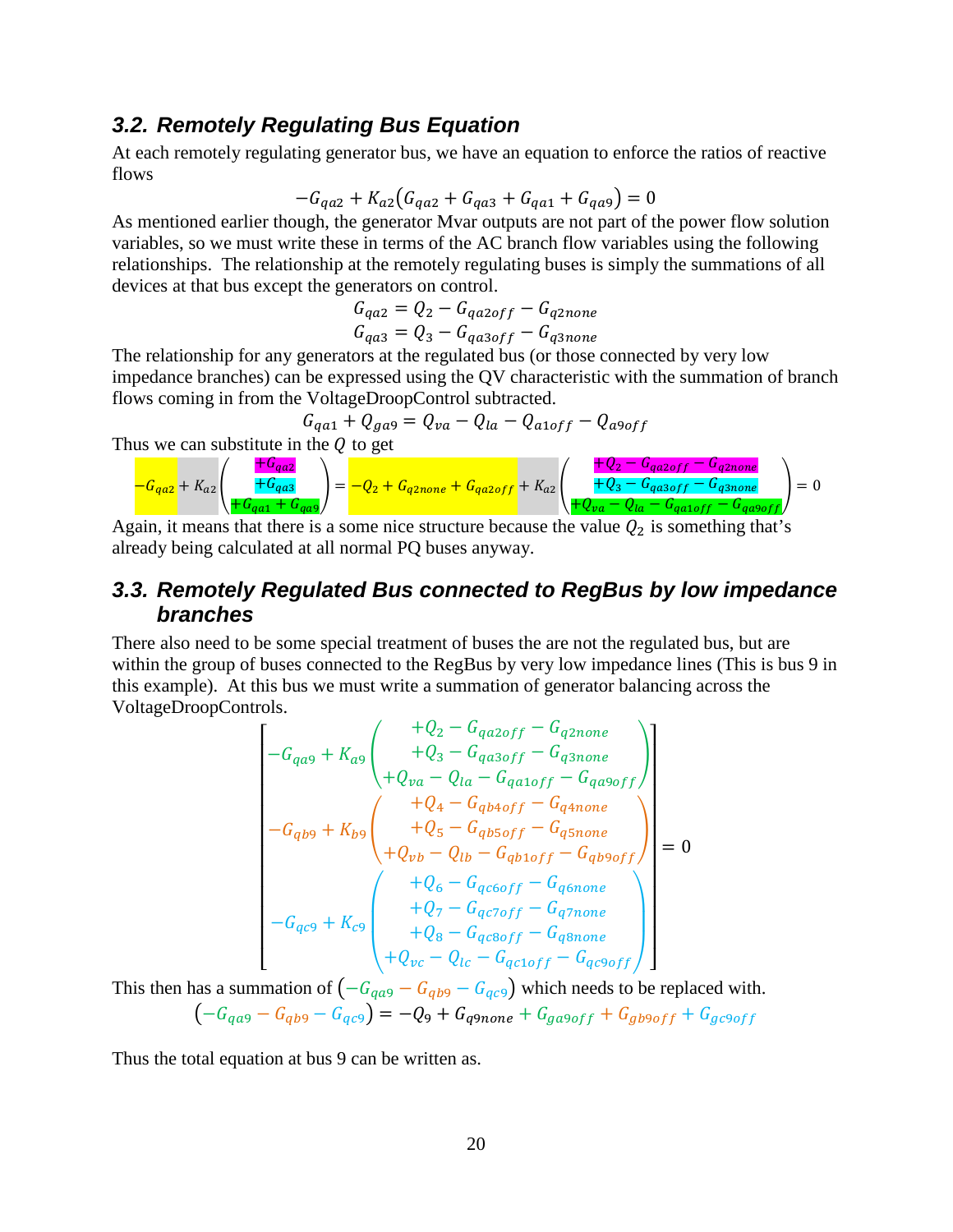$$
-Q_{9} + G_{q9none} + \begin{bmatrix} +G_{g\alpha9off} + K_{a9} & +Q_{2} - G_{q\alpha2off} - G_{q2none} \\ +Q_{3} - G_{q\alpha3off} - G_{q3none} \\ +Q_{va} - Q_{la} - G_{qa4off} - G_{q\alpha9off} \\ +Q_{4} - G_{qb4off} - G_{q4none} \\ +Q_{5} - G_{qb5off} - G_{q5none} \\ +Q_{vb} - Q_{lb} - G_{qb1off} - G_{qb9off} \\ +Q_{c} - G_{qc6off} - G_{q6none} \\ +Q_{7} - G_{qc6off} - G_{q7none} \\ +Q_{8} - G_{qc8off} - G_{q8none} \\ +Q_{bc} - Q_{lc} - G_{qc1off} - G_{q8none} \end{bmatrix} = 0
$$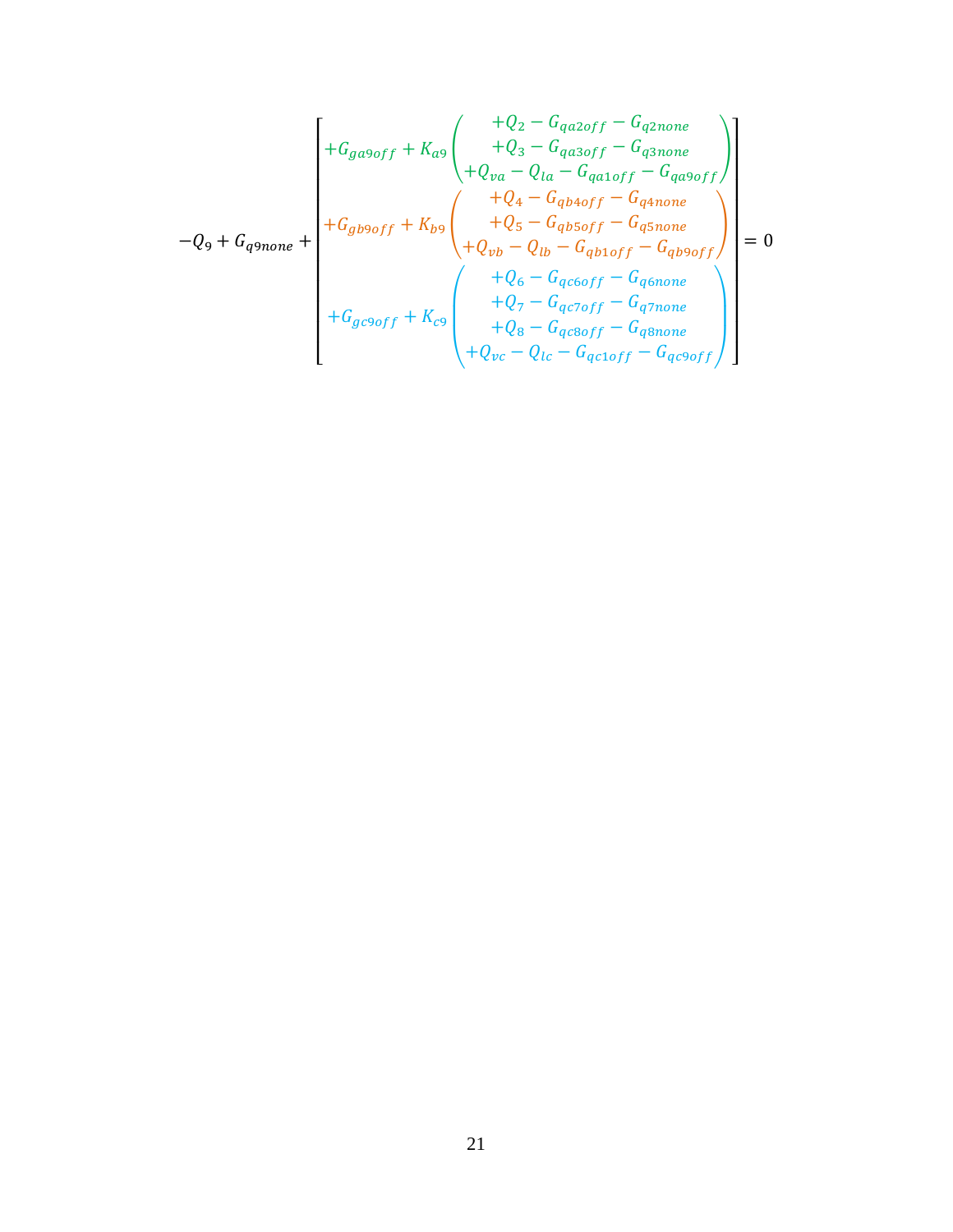# <span id="page-21-0"></span>*3.4. Summary of Q Equations*

Thus in our example, we have the following Q equations at the respective buses  
\n[11 
$$
(-Q_1 + G_{q1none}) + (-Q_9 + G_{q9none}) + (Q_{va} - Q_{la}) + (Q_{pv} - Q_{lb}) + (Q_{vc} - Q_{lc}) = 0
$$
  
\n[21  $-Q_2 + G_{q2none} + G_{qa2off} + K_{a2}$   $\begin{pmatrix} +Q_{va} - Q_{a2of} - G_{q2onre} \\ +Q_{y} - Q_{a2off} - G_{q2none} \\ +Q_{y} - Q_{ta} - G_{qa2off} - G_{q2none} \\ +Q_{y} - Q_{ta} - G_{q2off} - G_{q2none} \\ +Q_{y} - Q_{ta} - G_{q2off} - G_{q2none} \\ +Q_{y} - Q_{ta} - G_{q2off} - G_{q2none} \\ +Q_{y} - Q_{ta} - G_{q2off} - G_{q2none} \\ +Q_{y} - Q_{ta} - G_{q2off} - G_{q2none} \\ +Q_{y} - Q_{tb} - G_{ptoff} - G_{q3none} \\ +Q_{y} - Q_{tb} - G_{ptoff} - G_{q3none} \\ +Q_{y} - Q_{tb} - G_{ptoff} - G_{q3none} \\ +Q_{z} - G_{q2off} - G_{q3none} \\ +Q_{z} - G_{q2off} - G_{q3none} \\ +Q_{z} - G_{q2off} - G_{q3none} \\ +Q_{z} - G_{q2off} - G_{q3none} \\ +Q_{z} - G_{q2off} - G_{q3none} \\ +Q_{z} - G_{q2off} - G_{q3none} \\ +Q_{z} - G_{q2off} - G_{q3none} \\ +Q_{y} - Q_{tt} - G_{qtoff} - G_{q3none} \\ +Q_{y} - G_{qt} - G_{qt} - G_{q2off} \\ +Q_{y} - G_{qt} - G_{qt} - G_{q2off} \\ +Q_{y} - G_{qt} - G_{qt} - G_{q2off} \\ +Q_{y} - G_{qt} - G_{qt} - G_{q2off} \\ +Q_{z} - G_{qt} - G_{q2off} - G_{q3none} \\ +Q_{z} - G_{qt} - G_{q2off} - G_{q3none} \\ +Q_{z} - G_{qt} - G_{q1} - G_{q2off} \\ +Q_{z} - G_{qt} - G_{q1}$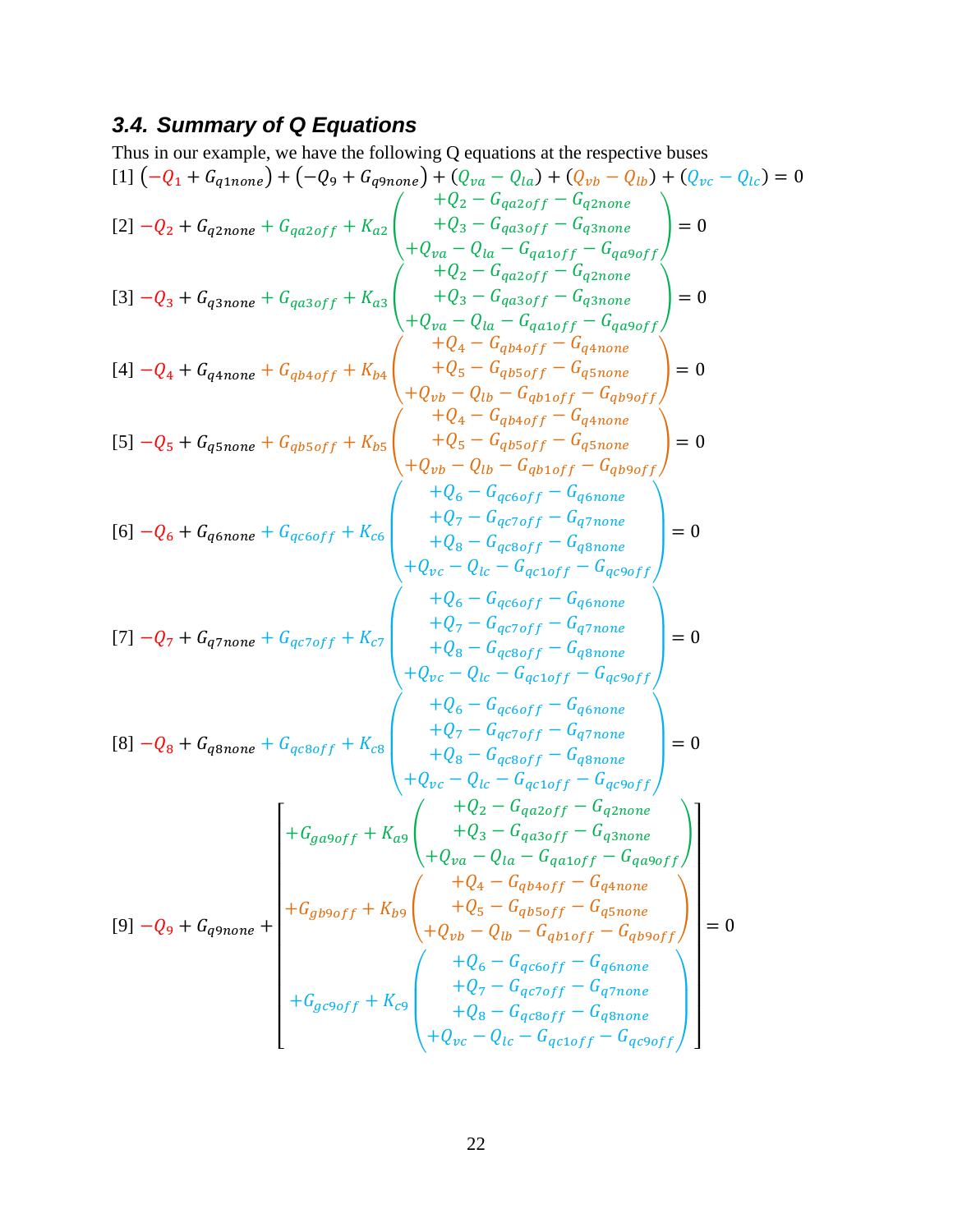The red portions of these equations are the same as the normal mismatch equations for a PQ bus (ignoring generators), so we don't need to do anything in the code but allow those to be calculated. Then we simply add in the remaining portion in to the code and take appropriate derivatives.

Also, if we're using the option to keep all generators at the same point in their Mvar range, then these equations should be modified to shift var output equations to start at their minimum output and go up from there using modfied K factors which are proportional to the total (MvarMax – MvarMin) of each generator instead.

$$
[1] (-Q_{1} + G_{qanone}) + (-Q_{9} + G_{qanone}) + (Q_{va} - Q_{lu}) + (Q_{vv} - Q_{lb}) + (Q_{vc} - Q_{lc}) = 0
$$
\n
$$
[2] -Q_{2} + G_{qanone} + G_{qazoff} + G_{qazmin} + K_{az} \left( +Q_{va} - Q_{ia} - G_{qaxoff} - G_{qanone} - G_{qazmin} - G_{qazmin} - G_{qazmin}) \right) = 0
$$
\n
$$
[3] -Q_{3} + G_{qanone} + G_{qazoff} + G_{qazmin} + K_{az} \left( +Q_{va} - Q_{ia} - G_{qaxoff} - G_{qaooff} - G_{qaxmin} - G_{qazmin} - G_{qazmin} - G_{qazmin} - G_{qazmin} - G_{qazmin} - G_{qazmin} - G_{qazmin} - G_{qazmin} - G_{qazmin} - G_{qazmin} - G_{qazmin} - G_{qazmin} - G_{qazmin} - G_{qazmin} - G_{qazmin} - G_{qazmin} - G_{qazmin} - G_{qazmin} - G_{qazmin} - G_{qazmin} - G_{qazmin} - G_{qazmin} - G_{qazmin} - G_{qazmin} - G_{qazmin} - G_{qazmin} - G_{qazmin} - G_{qazmin} - G_{qazmin} - G_{qazmin} - G_{qazmin} - G_{qazmin} - G_{qazmin} - G_{qazmin} - G_{qazmin} - G_{qazmin} - G_{qazmin} - G_{qazmin} - G_{qazmin} - G_{qazmin} - G_{qazmin} - G_{qazmin} - G_{qazmin} - G_{qazmin} - G_{qazmin} - G_{qazmin} - G_{qazmin} - G_{qazmin} - G_{qazmin} - G_{qazmin} - G_{qazmin} - G_{qazmin} - G_{qazmin} - G_{qazmin} - G_{qazmin} - G_{qazmin} - G_{qazmin} - G_{qazmin} - G_{qazmin} - G_{qazmin} - G_{qazmin} - G_{qazmin} - G_{qazmin} - G_{qazmin} - G_{qazmin} - G_{qazmin} - G_{qazmin} - G_{qazmin} - G_{qazmin} - G_{qazmin} - G_{qazmin} - G_{qazmin} - G_{qazmin} - G_{
$$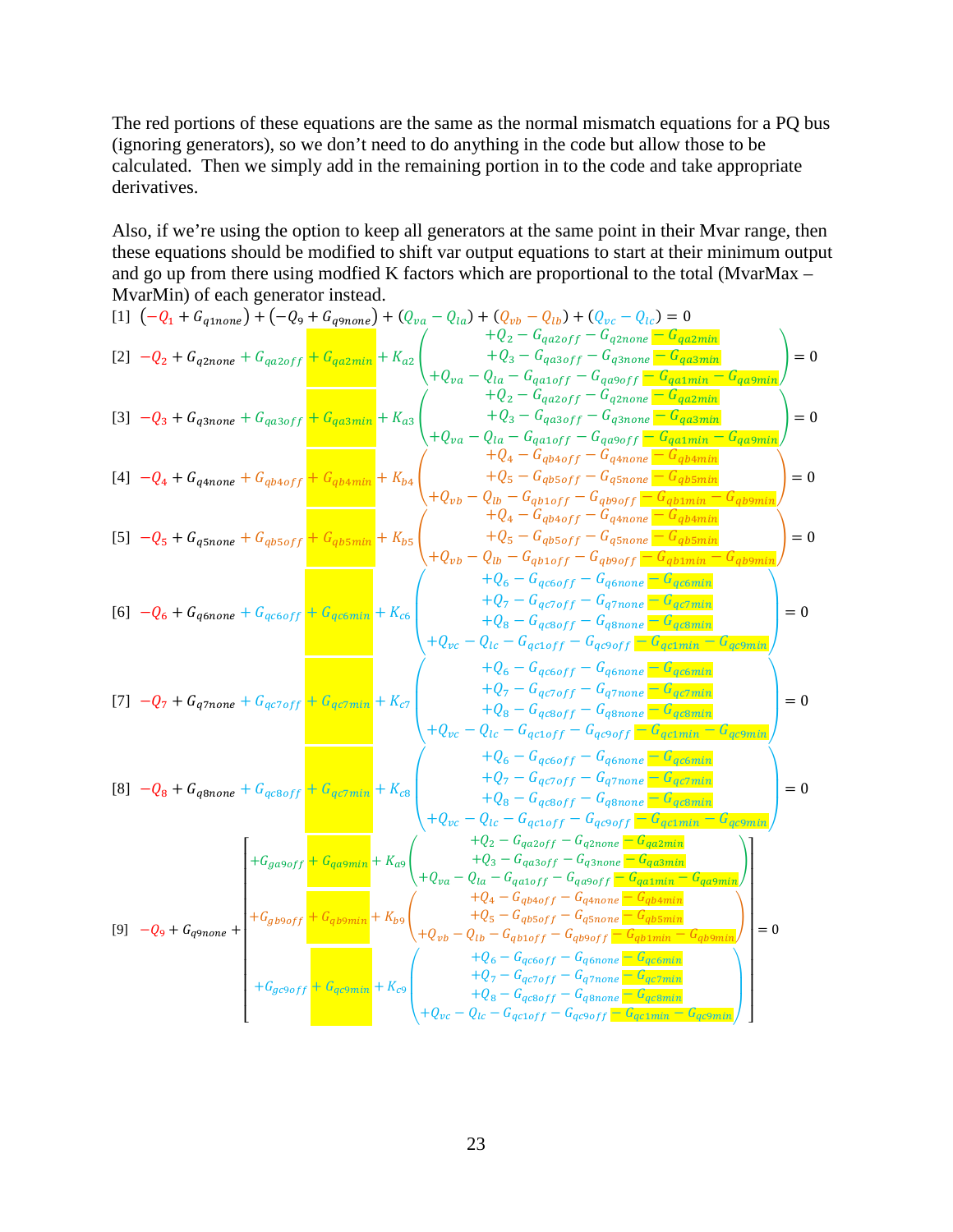### <span id="page-23-0"></span>*3.5. Derivative Terms for Jacobian Matrix*

The derivate of the Q equations is a straightforward, though adding many additional terms. It makes each bus a function of the neightbors of all other buses in the same voltage droop control as well as both terminals of any "arriving branch" in the voltage droop control.

$$
[1]\left(-\frac{dQ_{1}}{dx}\right)+\left(-\frac{dQ_{9}}{dx}\right)+\left(\frac{dQ_{va}}{dx}-\frac{dQ_{la}}{dx}\right)+\left(\frac{dQ_{vb}}{dx}-\frac{dQ_{lb}}{dx}\right)+\left(\frac{dQ_{vc}}{dx}-\frac{dQ_{lb}}{dx}\right)
$$
\n
$$
[2]-\frac{dQ_{2}}{dx}+K_{a2}\left(+\frac{dQ_{2}}{dx}+\frac{dQ_{3}}{dx}+\frac{dQ_{va}}{dx}-\frac{dQ_{la}}{dx}\right)
$$
\n
$$
[3]-\frac{dQ_{3}}{dx}+K_{a3}\left(+\frac{dQ_{2}}{dx}+\frac{dQ_{3}}{dx}+\frac{dQ_{va}}{dx}-\frac{dQ_{la}}{dx}\right)
$$
\n
$$
[4]-\frac{dQ_{4}}{dx}+K_{b4}\left(+\frac{dQ_{4}}{dx}+\frac{dQ_{5}}{dx}+\frac{dQ_{vb}}{dx}-\frac{dQ_{lb}}{dx}\right)
$$
\n
$$
[5]-\frac{dQ_{5}}{dx}+K_{b5}\left(+\frac{dQ_{4}}{dx}+\frac{dQ_{5}}{dx}+\frac{dQ_{vb}}{dx}-\frac{dQ_{lb}}{dx}\right)
$$
\n
$$
[6]-\frac{dQ_{6}}{dx}+K_{c6}\left(+\frac{dQ_{6}}{dx}+\frac{dQ_{7}}{dx}+\frac{dQ_{8}}{dx}+\frac{dQ_{bc}}{dx}-\frac{dQ_{lc}}{dx}\right)
$$
\n
$$
[7]-\frac{dQ_{7}}{dx}+K_{c7}\left(+\frac{dQ_{6}}{dx}+\frac{dQ_{7}}{dx}+\frac{dQ_{8}}{dx}+\frac{dQ_{bc}}{dx}-\frac{dQ_{lc}}{dx}\right)
$$
\n
$$
[8]-\frac{dQ_{8}}{dx}+K_{c8}\left(+\frac{dQ_{6}}{dx}+\frac{dQ_{7}}{dx}+\frac{dQ_{8}}{dx}+\frac{dQ_{bc}}{dx}-\frac{dQ_{lc}}{dx}\right)
$$
\n
$$
[9]-\frac{dQ_{9}}{dx}+\left(+K_{a9}\left(+\frac{dQ_{4}}{dx}+\frac{dQ_{5}}{dx}+\frac{dQ_{ba}}{dx}-\frac{dQ_{ba}}{
$$

Also, you must be careful of the simple case where a single generator is remotely regulating a bus such as in the following figure.

$$
\begin{array}{|c|c|c|}\n \hline\n G_{qaz} & 2 & 3 & 4 & 1 \\
 \hline\n \end{array}
$$

This means we have only one remotely regulating bus and the value of  $K_{a2} = 1.0$ , which causes the terms related to  $\frac{dQ_2}{dx}$  to cancel out, so we have only an equation that is a function of voltage and Angle at bus 1 and 4.

[2] 
$$
\frac{dQ_v(V_1, Angle_1)}{dx} - \frac{dQ_{41}(V_1, Angle_1, V_4, Angle_4)}{dx}
$$

The problem with this is the Jacobian Matrix diagonal entries for the Q equation at bus 2 will be zero which would require the implementation of row pivoting in the numerical matrix calculations. In order to avoid this, in PowerWorld Simulator's source code we slightly modify that Jacobian matrix to include extra terms in this example that set the sensitivity as 100 times smaller than the sensitivity of the Qbranch flow with respect to the regulated voltage.

$$
\frac{dQEquation_{Bus2}}{dV_2} = 0.01 \frac{dQ_{41}(V_1, Angle_1, V_4, Angle_4)}{dV_1}
$$

$$
\frac{dQEquation_{Bus2}}{dAngle_2} = 0.01 \frac{dQ_{41}(V_1, Angle_1, V_4, Angle_4)}{dAngle_1}
$$

In the software it will be the summation of all  $Q_{l\alpha}$  sensitivities with respect to the bus voltage/angle at bus in the group of buses in the ZBR bus.

This is 100 times smaller than the real entries needed there, so we would not expect there to be any troubles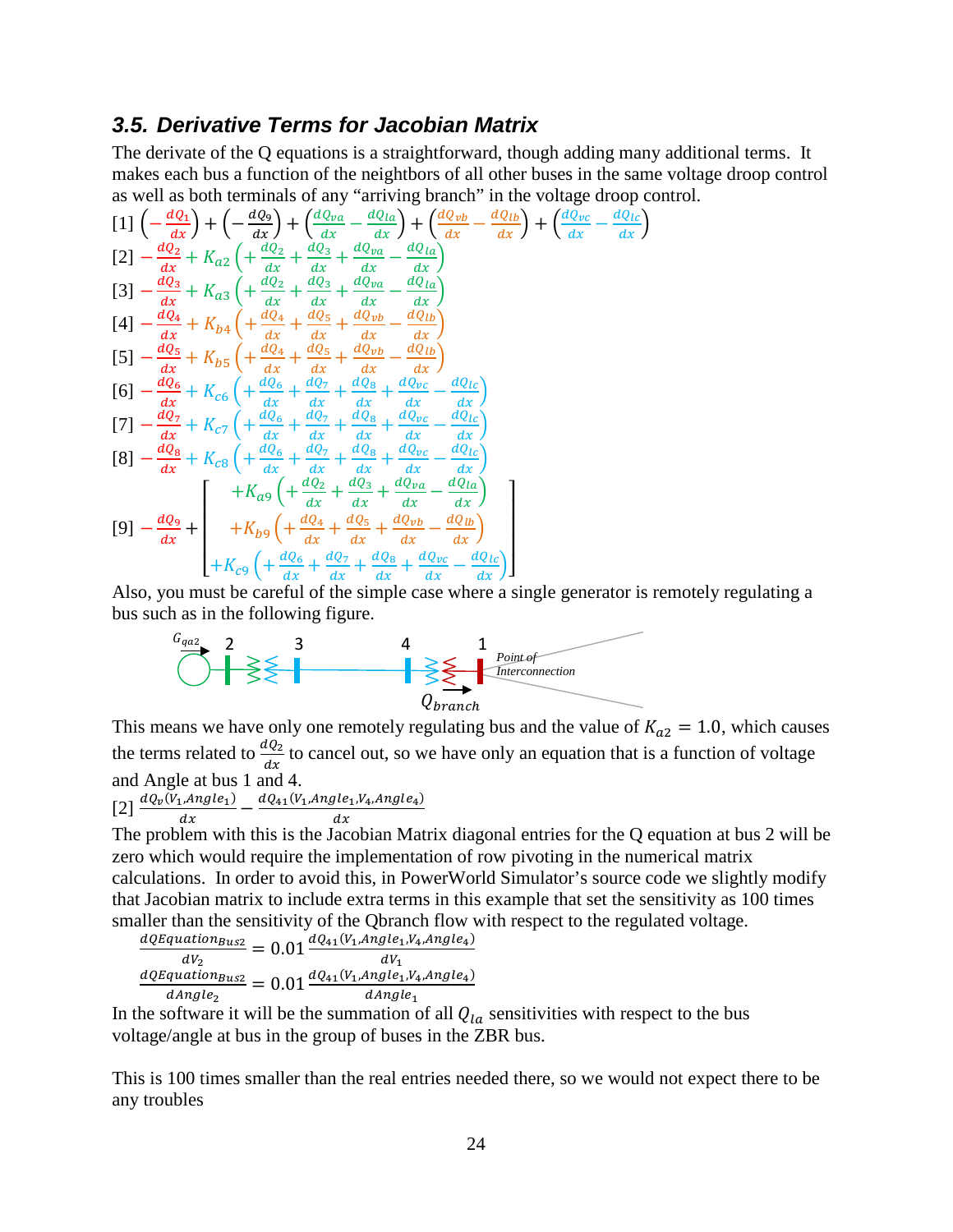## <span id="page-24-0"></span>*3.6. How is Reactive Power Flow Equation being enforced at Regulated Bus*

It may seem like the Mvar balance equation at the RegBus itself is not being enforced by these equations, but that is not correct. If you take the summation of all the Q-equations at the non-RegBus buses and subtract the Q equation at the RegBus you get the following. We have broken the parts of the equation at the RegBus (1) and the Bus 9 and moved them into other parts to result in the total summation below which must sum to zero.  $\lambda$ 

$$
-Q_2 + G_{q2none} + G_{q2cmie} + G_{q2cmin} + K_{aq} + G_{q2cmin} + K_{aq} + G_{q2cmin} + K_{aq} + G_{q2cmin} + G_{q2cmin} - G_{q2cmin} - G_{q2cmin} - G_{q2cmin} - G_{q2cmin} - G_{q2cmin} - G_{q2cmin} - G_{q2cmin} - G_{q2cmin} - G_{q2cmin} - G_{q2cmin} - G_{q2cmin} - G_{q2cmin} - G_{q2cmin} - G_{q2cmin} - G_{q2cmin} - G_{q2cmin} - G_{q2cmin} - G_{q2cmin} - G_{q2cmin} - G_{q2cmin} - G_{q2cmin} - G_{q2cmin} - G_{q2cmin} - G_{q2cmin} - G_{q2cmin} - G_{q2cmin} - G_{q2cmin} - G_{q2cmin} - G_{q2cmin} - G_{q2cmin} - G_{q2cmin} - G_{q2cmin} - G_{q2cmin} - G_{q2cmin} - G_{q2cmin} - G_{q2cmin} - G_{q2cmin} - G_{q2cmin} - G_{q2cmin} - G_{q2cmin} - G_{q2cmin} - G_{q2cmin} - G_{q2cmin} - G_{q2cmin} - G_{q2cmin} - G_{q2cmin} - G_{q2cmin} - G_{q2cmin} - G_{q2cmin} - G_{q2cmin} - G_{q2cmin} - G_{q2cmin} - G_{q2cmin} - G_{q2cmin} - G_{q2cmin} - G_{q2cmin} - G_{q2cmin} - G_{q2cmin} - G_{q2cmin} - G_{q2cmin} - G_{q2cmin} - G_{q2cmin} - G_{q2cmin} - G_{q2cmin} - G_{q2cmin} - G_{q2cmin} - G_{q2cmin} - G_{q2cmin} - G_{q2cmin} - G_{q2cmin} - G_{q2cmin} - G_{q2cmin} - G_{q2cmin} - G_{q2cmin} - G_{q2cmin} - G_{q2cmin} - G_{q2cmin} - G_{q2cmin} - G_{q2cmin} - G_{q2cmin} - G_{q2cmin} - G_{q2cmin} - G_{q2cmin} - G_{q2cmin} - G_{q2cmin} - G_{q2
$$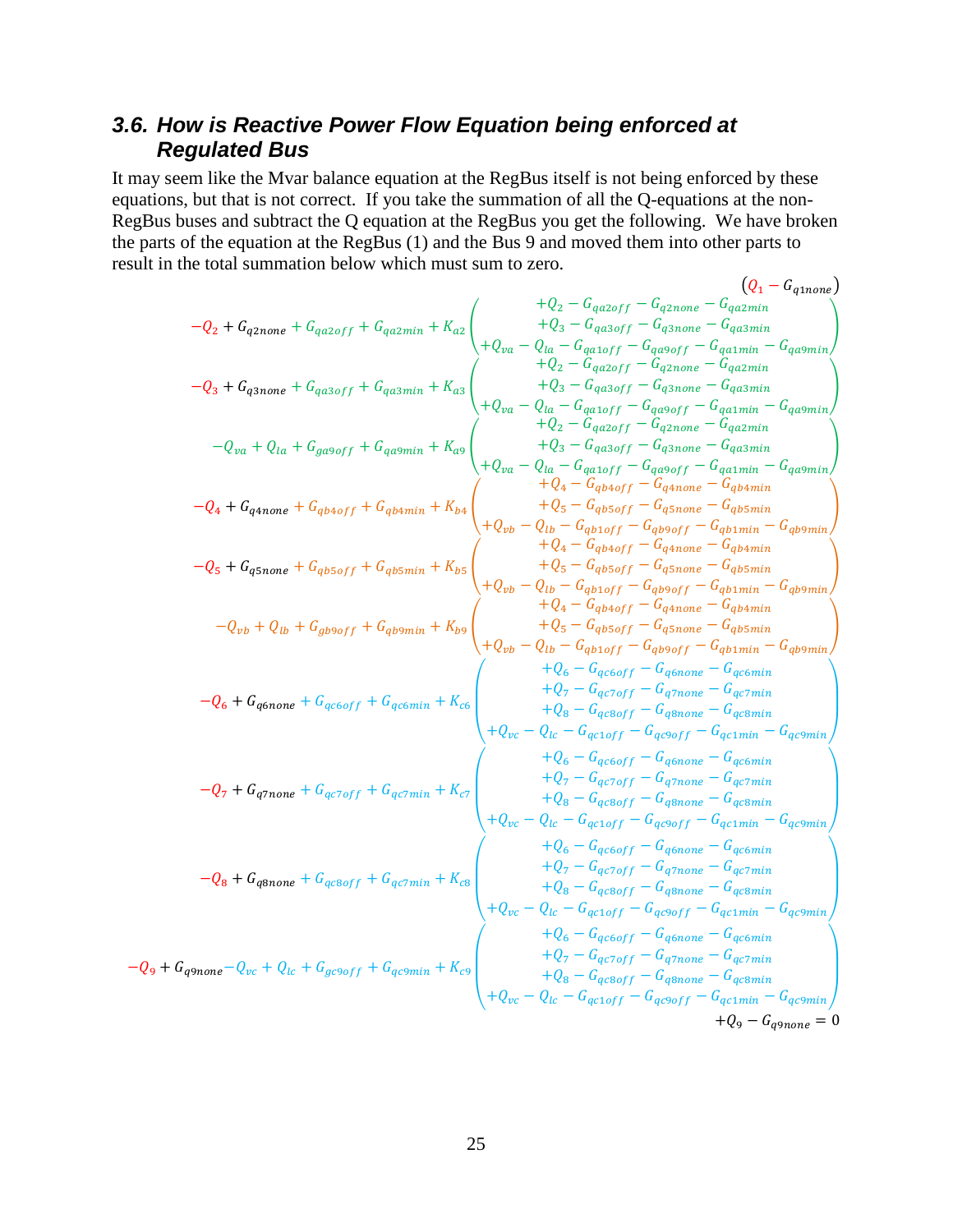Now make the following definitions.

$$
Q_{A} = \begin{pmatrix} +Q_{2} - G_{qa2off} - G_{q2none} - G_{qa2min} \\ +Q_{3} - G_{qa3off} - G_{q3none} - G_{qa3min} \\ +Q_{va} - Q_{la} - G_{qa9off} - G_{qa9min} \end{pmatrix}
$$
  
\n
$$
Q_{B} = \begin{pmatrix} +Q_{4} - G_{qbboff} - G_{q4none} - G_{qbbmin} \\ +Q_{5} - G_{qbsoff} - G_{q5none} - G_{qbsmin} \\ +Q_{vb} - Q_{lb} - G_{qbsoff} - G_{qbsmin} \\ +Q_{rb} - Q_{lb} - G_{q0of} - G_{q0min} \\ +Q_{6} - G_{qcooff} - G_{q7none} - G_{qc5min} \\ +Q_{8} - G_{qcsoff} - G_{q8none} - G_{qc8min} \\ +Q_{vc} - Q_{lc} - G_{qcooff} - G_{qcomin} \end{pmatrix}
$$

We can then rewrite the entire summation as

$$
(Q_1 - G_{q1none})
$$
  
\n
$$
-Q_A + (K_{a2} + K_{a3} + K_{a9})(+Q_A - G_{qa1off} - G_{qa1min})
$$
  
\n
$$
-Q_B + (K_{b4} + K_{b5} + K_{b9})(+Q_B - G_{qb1off} - G_{qb1min})
$$
  
\n
$$
-Q_9 + G_{q9none} + Q_9 - G_{q9none} - Q_C + (K_{c6} + K_{c7} + K_{c8} + K_{c9})(+Q_C - G_{qc1off} - G_{qc1min})
$$
  
\n
$$
= 0
$$

The bus 9 values cancel out, and we can then flip the sign on the remaining equations and add extra terms to get.  $\left( \begin{array}{ccc} 0 & -1 & -1 \\ 0 & 0 & -1 \end{array} \right)$ 

$$
+Q_A - (+Q_A - G_{qaioff} - G_{qaimin}) + (+Q_A - G_{qaioff} - G_{qaimin}) - (K_{a2} + K_{a3} + K_{a9})(+Q_A - G_{qaioff} - G_{qaimin})
$$
  
+
$$
+Q_B - (+Q_B - G_{qbioff} - G_{qbimin}) + (+Q_B - G_{qbioff} - G_{qbimin}) - (K_{b4} + K_{b5} + K_{b9})(+Q_B - G_{qbioff} - G_{qbimin})
$$
  
+
$$
+Q_C - (+Q_C - G_{qcioff} - G_{qcimin}) + (+Q_C - G_{qcioff} - G_{qcimin}) - (K_{c6} + K_{c7} + K_{c8} + K_{c9})(+Q_C - G_{qcioff} - G_{qcimin})
$$
  
= 0

This then can be written as.

$$
+ (+Gqa1off + Gqa1min) + (1 - (Ka2 + Ka3 + Ka9)) + (4 - Gqa1off - Gqa1min) + (+Gqb1off + Gqb1min) + (1 - (Kb4 + Kb5 + Kb9)) + (4 - Gqb1off - Gqb1min) + (+Gqc1off + Gqc1min) + (1 - (Kc6 + Kc7 + Kc8 + Kc9)) + Qc - Gqc1off - Gqc1min) = 0
$$

At this point, remember that the summation of the K-factors for each VoltageDroopControl sums to 1.0 by definition, thus we can write this as

$$
(-Q_{1} + G_{q1none})
$$
  
+ $G_{qa1off} + G_{qa1min} + K_{a1}(+Q_{A} - G_{qa1off} - G_{qa1min})$   
+ $G_{qb1off} + G_{qb1min} + K_{b1}(+Q_{B} - G_{qb1off} - G_{qb1min})$   
+ $G_{qc1off} + G_{qc1min} + K_{c1}(+Q_{C} - G_{qc1off} - G_{qc1min})$   
= 0

Then realize that the Mvar sharing equations mean that

- $G_{q a 1} = G_{q a 1 min} + K_{a 1} ( + Q_A G_{q a 1 of f} G_{q a 1 min})$
- $G_{qb1} = G_{qb1min} + K_{b1} \left( + Q_B G_{qb1off} G_{qb1min} \right)$
- $G_{qc1} = G_{qc1min} + K_{c1} ( + Q_c G_{qc1off} G_{qc1min})$

This means that we can rewrite our equations summation as  
\n
$$
-Q_1 + G_{q1none} + G_{qa1off} + G_{qa1} + G_{qb1off} + G_{qb1} + G_{qc1off} + G_{qc1} = 0
$$

That summation is the Mvar mismatch equation at the RegBus. Thus it is being enforced because all the summation of all the other equations result it in being enforced.